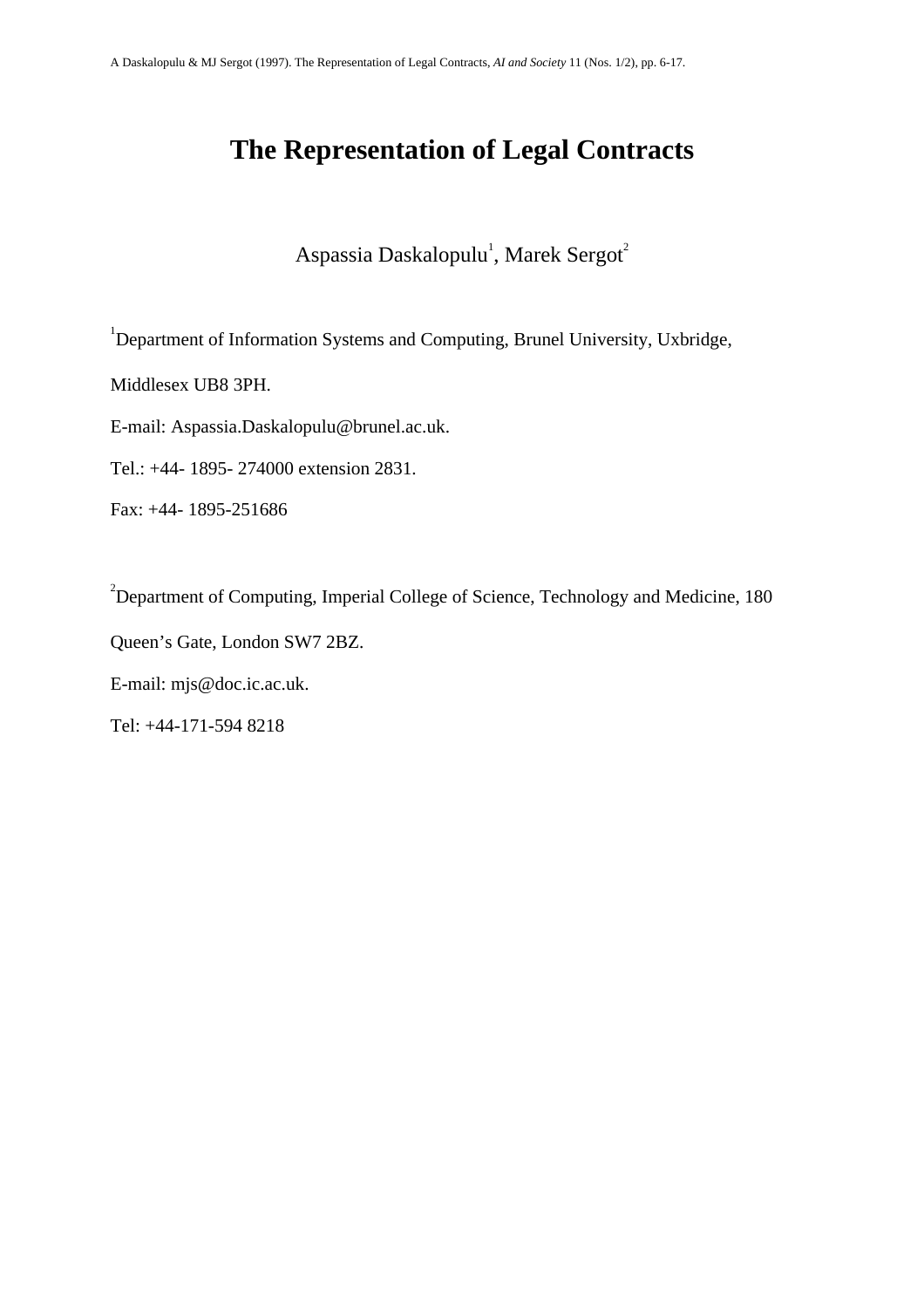Abstract: The paper outlines ongoing research on logic-based tools for the analysis and representation of legal contracts, of the kind frequently encountered in large-scale engineering projects and complex, long-term trading agreements. We consider both contract formation and contract performance, in each case identifying the representational issues and the prospects for providing automated support tools.

**Keywords**: Artificial Intelligence and Law; Contract Drafting; Document Assembly; Knowledge Representation.

#### 1. **Introduction**

Over the last twenty years or so a growing body of research in Artificial Intelligence has focussed on the representation of legislation and regulations (for a comprehensive discussion see (Sergot, 1991)). The motivation for this has been twofold: on the one hand there have been opportunities for developing advisory systems for legal practitioners; on the other hand the Law is a complex domain in which diverse modes of reasoning are employed, offering ample opportunity to test existing artificial intelligence techniques as well as to develop new ones. A variety of paradigms have been employed for the representation of legal or para-legal expertise with a view to modelling legal data and different modes of reasoning and developing practical applications. Areas that have attracted research interest include information retrieval from large corpora of legal texts and cases, e.g. (Rissland et al., 1995; Hafner, 1987), interpretation of legal text, e.g. (Allen et al., 1993), argumentation, e.g. (Prakken, 1997; Sartor, 1994), and legislative drafting, e.g. (Allen, 1982). Current research trends include the creation of legal ontologies, that is explicit conceptualisations of the legal domain (see for example (Visser et al., 1997)).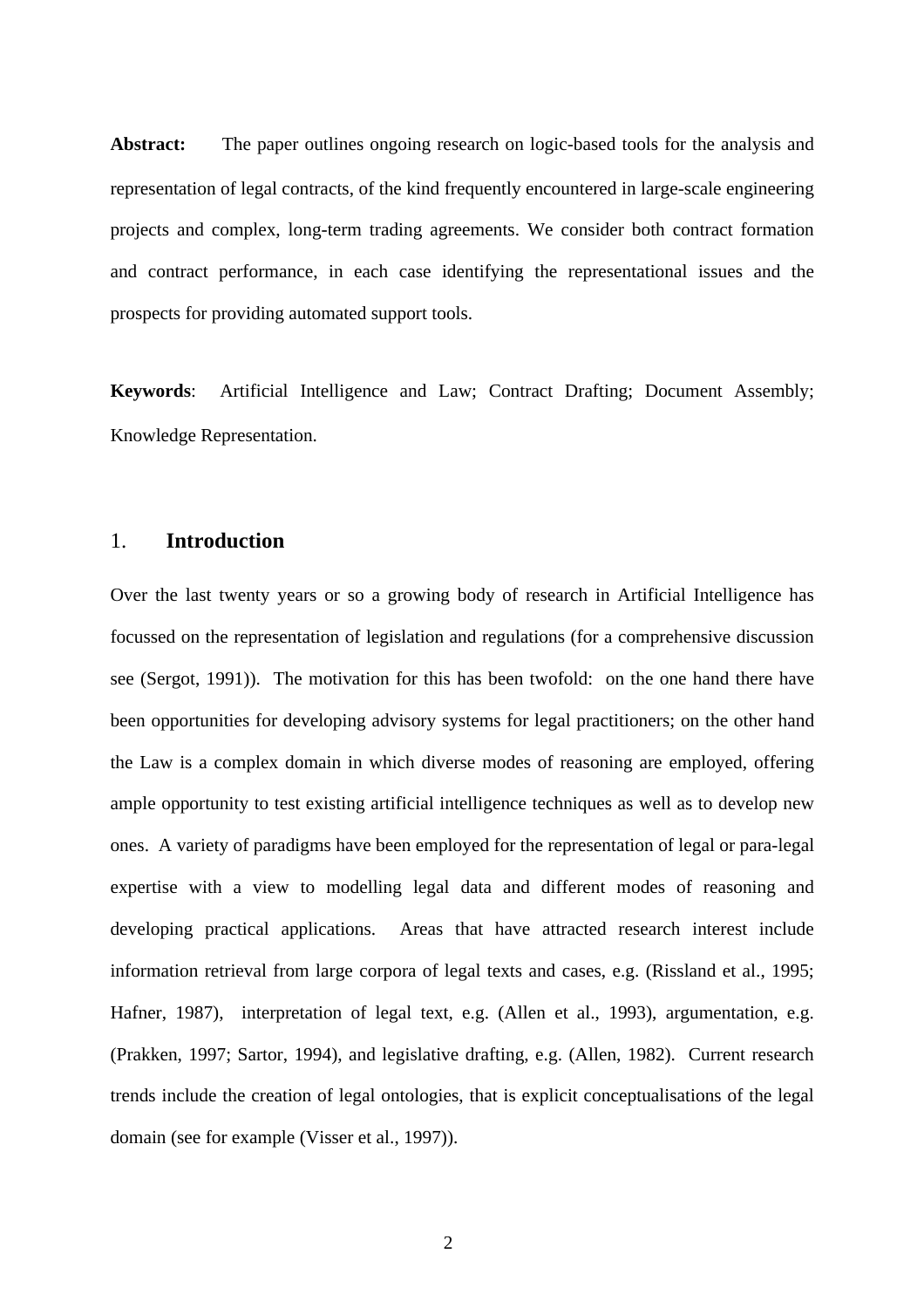The idea of applying similar techniques to the representation of legal contracts has come up from time to time, given that contracts serve a function similar to that of legislation: they are meant to regulate the actions of (usually) two parties while they interact (usually in a professional context). The topic however has not been explored in depth. Some authors have even seemed to suggest that the development of electronic tools to support contractual activity is uninteresting, either because the domain of investigation—contractual content—is comparatively trivial, or because the tasks associated with the domain—contractual activity are straightforward and do not require automation. The ESPRIT-funded ALDUS project (ALDUS, 1992) investigated the potential for developing systems to assist with the drafting of contracts. It concluded that there were no real opportunities for developing economically useful tools. Our view, however, is that such projects have looked at the wrong kind of contracts. ALDUS concerned itself almost exclusively with the Sale of Goods, where contracts do tend to be very simple. But not all contracts are as simple as that. In other areas both contractual content and contractual activity can be extremely complex, and automated support can be time-saving and cost-effective. The development of appropriate tools is challenging: knowledge elicitation and representation require the integration of many paradigms from diverse areas of Artificial Intelligence and confront a number of fundamental representational problems.

This paper reports on research that aims to develop logic-based tools for the analysis and representation of legal contracts. Section 2 presents the areas of contractual activity where automated support might be sought and sets the context for the ensuing discussion. Section 3 discusses the representation requirements of different kinds of tools that seek to support contract formation and contract performance. Section 4 presents a representation scheme that has been developed for legal contract assembly.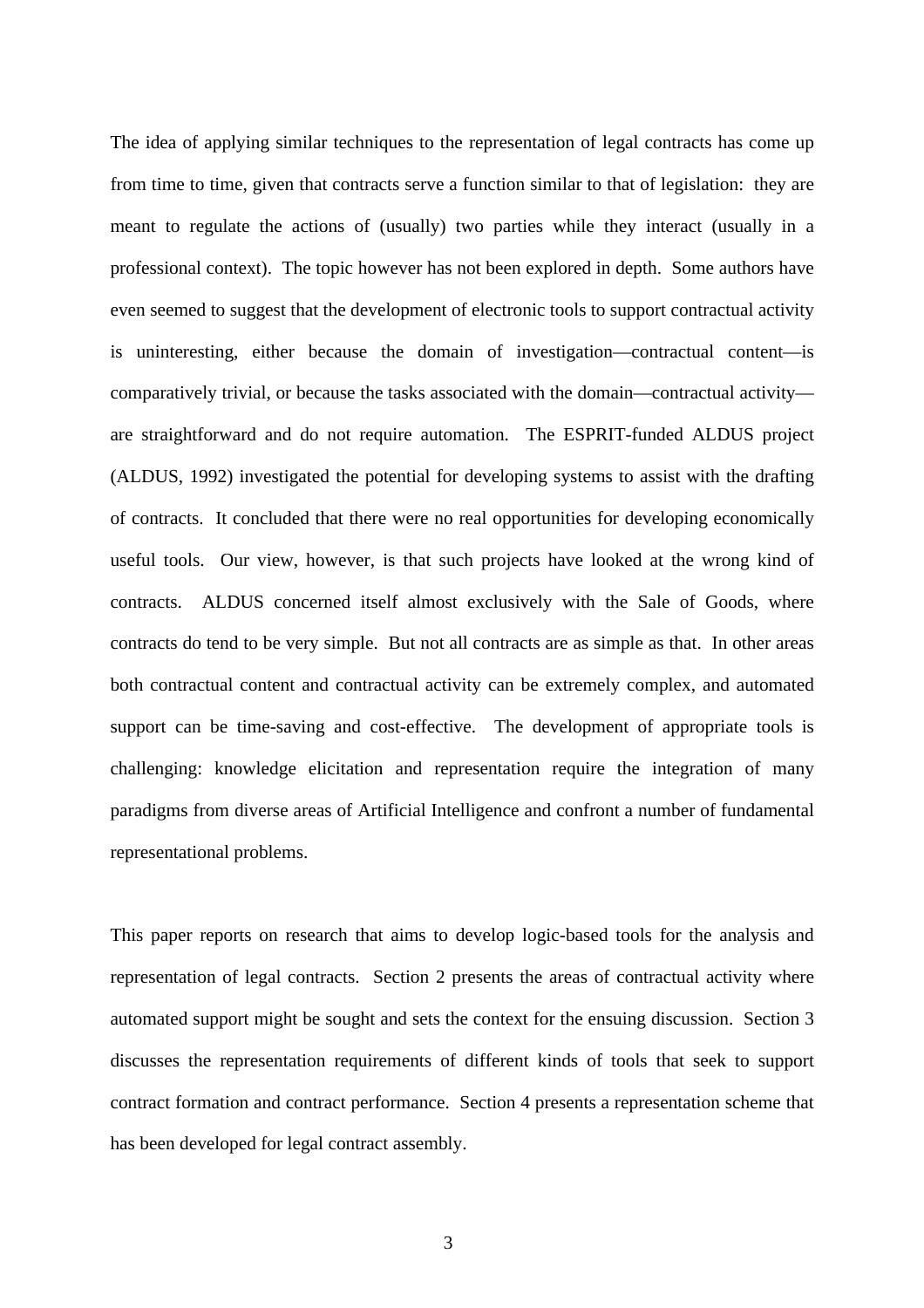## 2. **Contractual activity**

In common usage the term 'contract' refers both to a legally binding *agreement* between (usually) two parties and to the *document* that records such an agreement, if it is put in writing. In this paper the terms *agreement* and *document* are used when such a distinction needs to be made explicit, and they should be understood as referring to *contractual* agreement and document respectively.

The common perception of contractual activity is that it can roughly be regarded as comprising two phases: Contract *formation*, where the parties involved specify their requirements of each other, negotiate on the various aspects of the exchange which will take place and come to some agreement. And contract *performance*, where the agreement is in force and the business exchange between the parties actually takes place. Consequently there are two broad classes of electronic tools that one could consider, one for each phase of contractual activity.

Contract formation tools include those that

- (i) determine whether a given agreement is legally binding (whether a legally valid offer and acceptance exist);
- (ii) enable parties to specify their requirements and check whether these are compatible or suggest adjustments in order to make them so (one could choose to call these *negotiation* tools); and, in the case of written agreements
- (iii) assist drafters in putting the final product of the negotiation, the document, in written form (one could choose to call these *drafting* tools).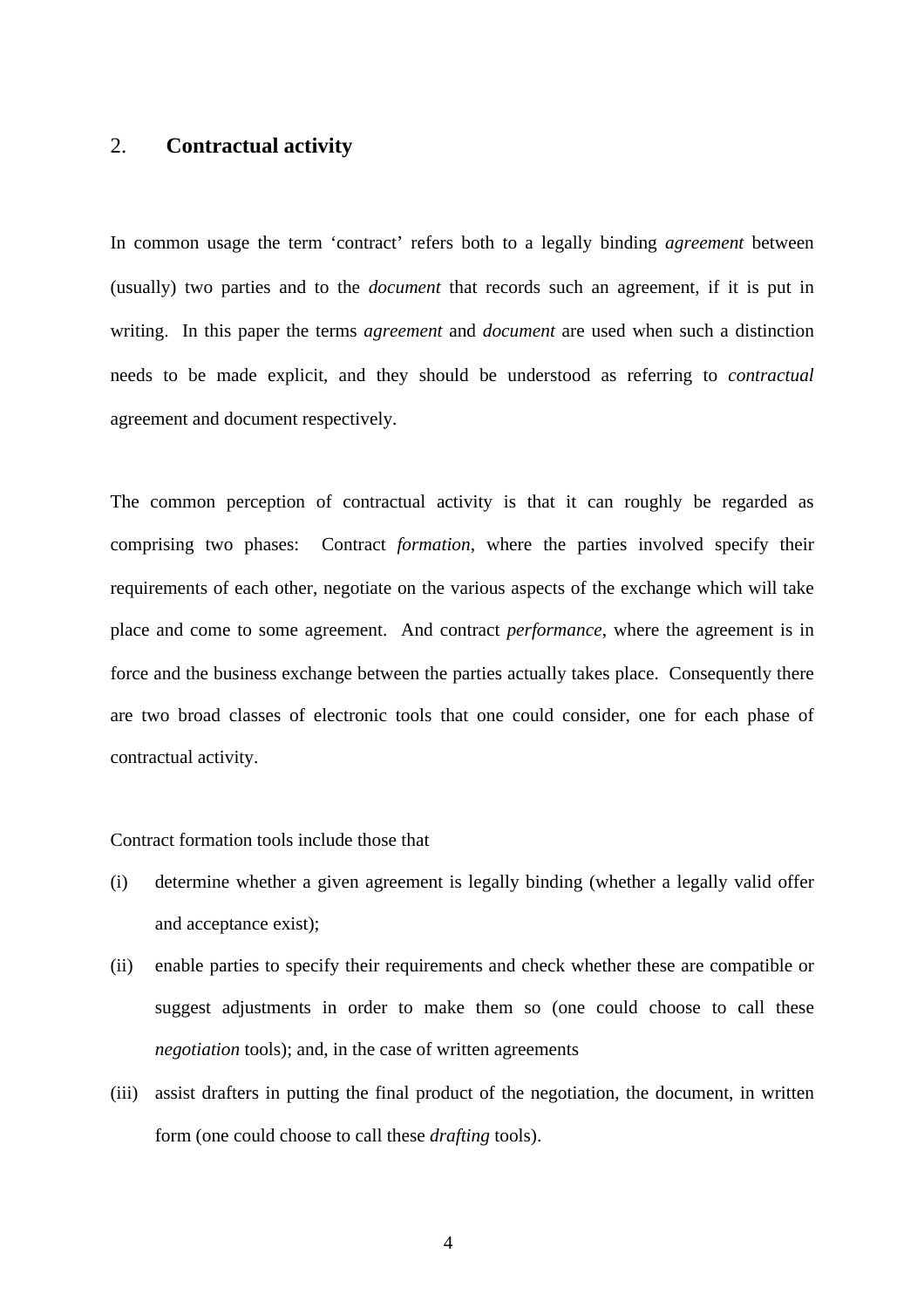Contract performance tools are those that, given a specific agreement

- (i) advise parties about their behaviour during the business exchange, reminding them of what needs to be done and when (one could call these *diary* tools);
- (ii) monitor the parties' compliance with the agreement and, in the case of violations, suggest available remedies or advise on the possible consequences.

Not all of these tools are useful for all kinds of contracts. According to legal theorists a contractual situation arises when (usually) two parties enter voluntarily into an agreement, assuming obligations towards each other, for the purpose of exchanging some product or service for a (usually) financial reward (cf. Atiyah, 1989; Stone 1994). Hence contractual situations can be identified in business exchanges ranging from the relatively straightforward (the purchase of a ticket for a bus journey, a simple Sale of Goods, standardised tenancy agreements) to the complex (the establishment of a long-term trading agreement between organisations or a complex trading procedure involving third parties). For contracts at the simple end of this scale, electronic support is likely to be unwanted. Where contracts are based on standard terms and conditions parties form and execute them without any apparent difficulty, when it comes to monitoring compliance the question is often whether goods were delivered on time and whether the required payment was made. So projects such as ALDUS are right in concluding that contractual activity is hardly in need of electronic support *insofar as* one focuses on contracts at the simplest end of the scale.

The research reported in this paper has been addressing the representation of contracts at the other end of the scale, with particular attention to contracts that govern long-term exchanges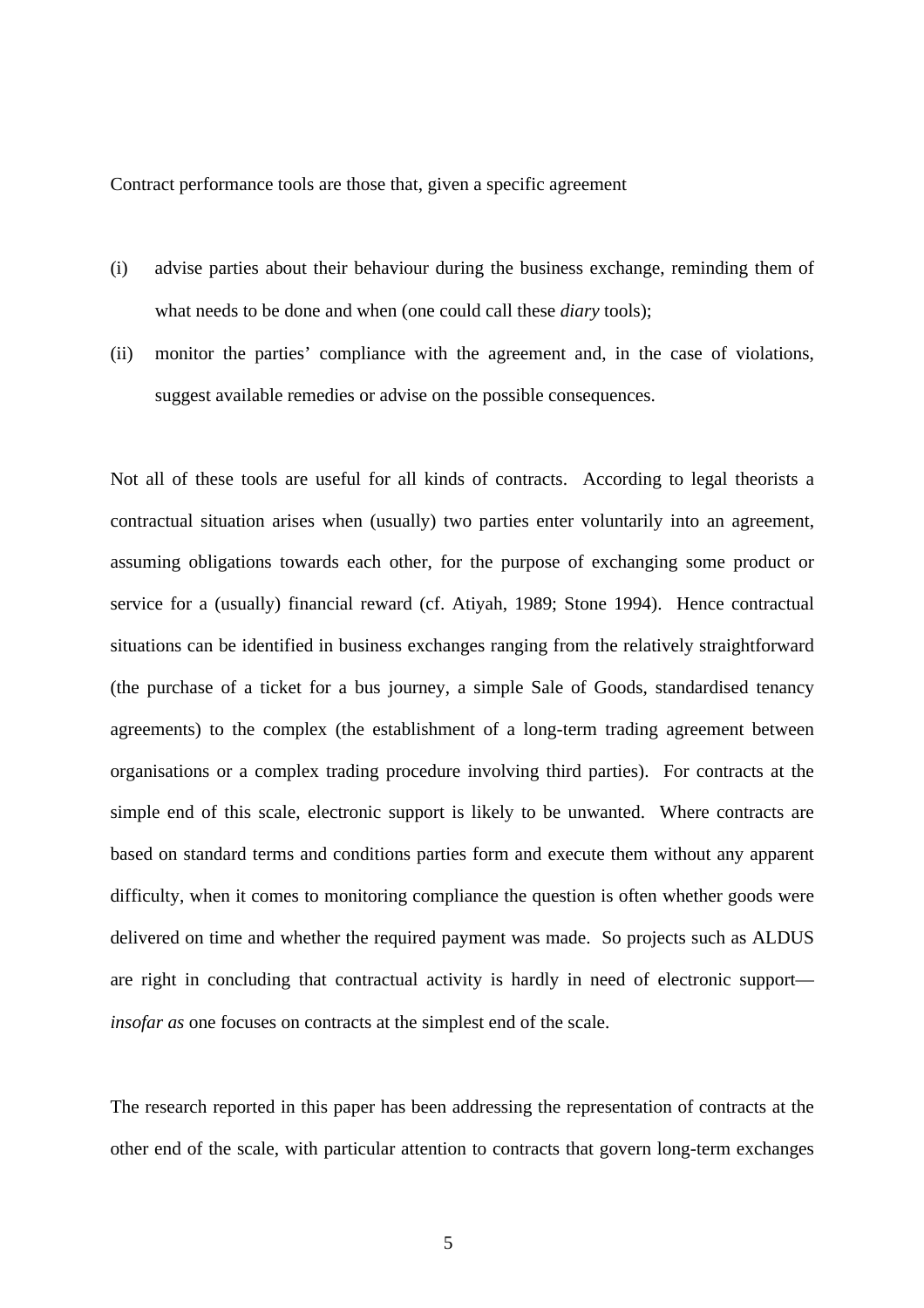between parties. Such agreements are frequently encountered in engineering. Most of the sample documents used as experimental material were provided through a collaborative project supported by British Gas. They concern the supply of natural gas from hydrocarbon field owners. The sample documents that were examined run to 200-300 pages each and are often accompanied by drawings, and various technical appendices. These are not one-off exchanges. The 'life span' of an agreement can be up to 20-25 years with a review every five years or so. Consequently the contracts cover a large number of aspects. Some are typical of contracts in general—such as a specification of the period of the agreement, delivery quantities, prices, billing and payment arrangements, and so on. Some are *particular* to engineering contracts—such as provision of technical services, arrangements for technical reviews, the appointment of experts, the arbitration of disputes, the resolution of *force majeure* claims, insurance arrangements, warranties, indemnities, and so on. Some are specific to the particular kind of engineering—extraction of natural gas from a hydrocarbon field cannot be turned on and off at will, so there are many complex provisions dealing with shutdown procedures, adjustments for over- and under-delivery, monitoring of quality, …

The size and complexity of contracts in these and other areas highlights the need for electronic support in all aspects of contractual activity. As regards contract formation, the process of negotiating and establishing a new agreement is long and requires careful preparation. It is typically undertaken by a team rather than one individual (and this raises problems of co-authorship and co-ordination). The associated costs often account for a significant proportion of the cost of the project as a whole. Though there is no formal requirement in English Law for an agreement to be put in writing in order for it to be legally binding (cf. Atiyah, 1989; Stone, 1994), complex business and engineering agreements *are* recorded in written form. It is essential to provide an agreed point of reference, especially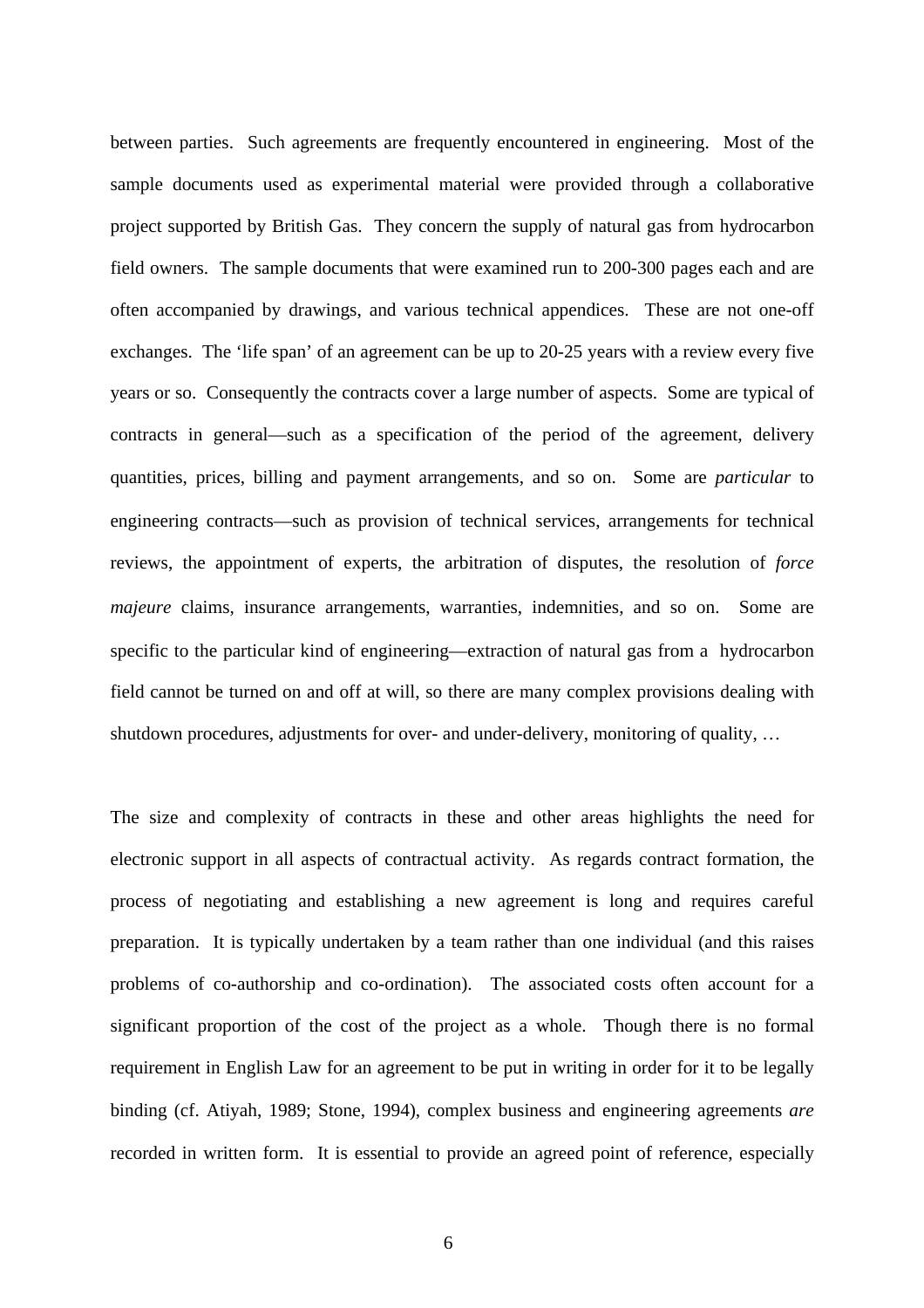where there are large amounts of detail or where the agreement is to remain in force for a considerable length of time, during which adjustments need to be made (for example to pricing information because of inflation or to other details if some of the circumstances of the organisations involved change). During the negotiation several drafts of the contractual documents are produced. This is because contractual documents are sensitive and an omission or a mistake might have significant financial and legal consequences; moreover as the agreement covers a multitude of interrelated aspects, changes in some parts often propagate to other parts of the document. There is a need both for negotiation tools and for drafting tools.

It is often the case that any large organisation will have a large number of related agreements ongoing at any time. The associated documents are frequently consulted—some parts of them even on a daily basis—both by experienced and junior staff with varying degrees of understanding of the legal contents of the agreement. During the performance of the contract, *force majeure* procedures or even litigation are not unusual and the associated costs are very high. Tools that enable retrieval of contract content (both values for certain parameters and the legal implications of the agreement for the parties involved) are therefore desirable.

The next section considers the representation requirements of tools that support contract formation and contract performance.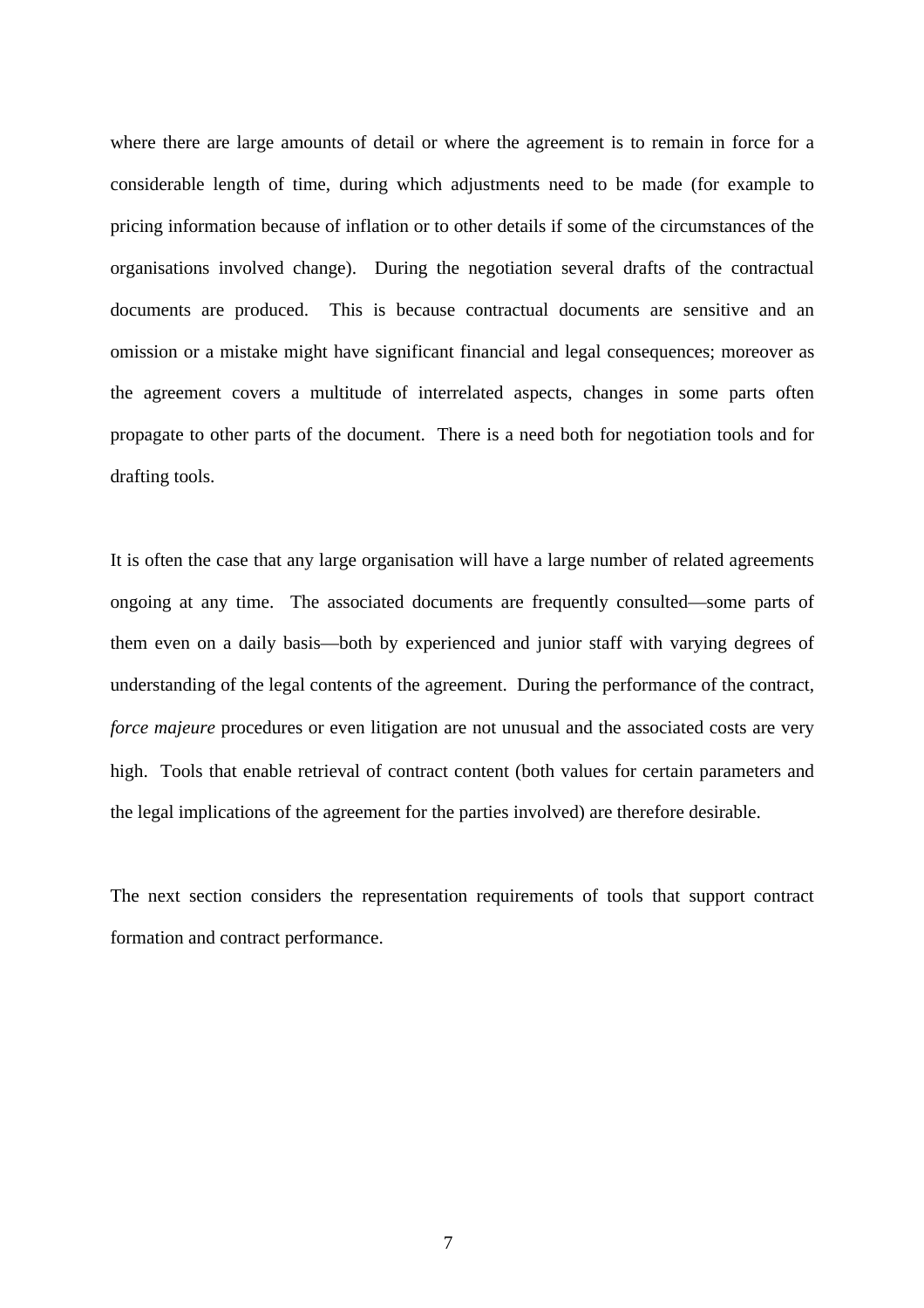## 3. **Contractual Content and Representation Requirements**

The development of any advisory system for some domain requires a representation of the domain and problem-solving expertise associated with it. This raises problems of knowledge elicitation (*what* information to represent and *where* to obtain it from) and knowledge representation and application (*how* to represent and reason with such information). Developing contract formation and contract performance tools necessitates the elicitation and representation of contractual content. The question therefore arises of what *is* contractual content. Is it the content of *agreements* and/or the content of *documents* that is being sought? One might expect that in the case of written agreements the relevant documents record accurately all that was agreed between the parties. Indeed the Law of Contract (in England and in most other jurisdictions) states that if the contents of a given written agreement need to be established by a court of law, the *parole evidence* rule applies, that is, the courts generally hold that the contractual document contains *all* that the parties agreed and only that (cf. Atiyah, 1989; Stone, 1994). However, the Law of Contract also states that what is agreed includes *express* terms—those which are explicitly recorded in the contractual document and *implied* terms—those that one might expect to find in all contracts of a particular kind, especially where a legislative Act exists, and with which the parties agree to comply, without recording them explicitly (an example is the Sale of Goods Act which contains provisions regarding the *fitness for purpose* of the goods sold). For some purposes it might therefore be sufficient to represent the contents of contractual documents and only those, whereas for other purposes a more extensive representation is required integrating specific domain knowledge about the nature of the business exchange and relevant legislation.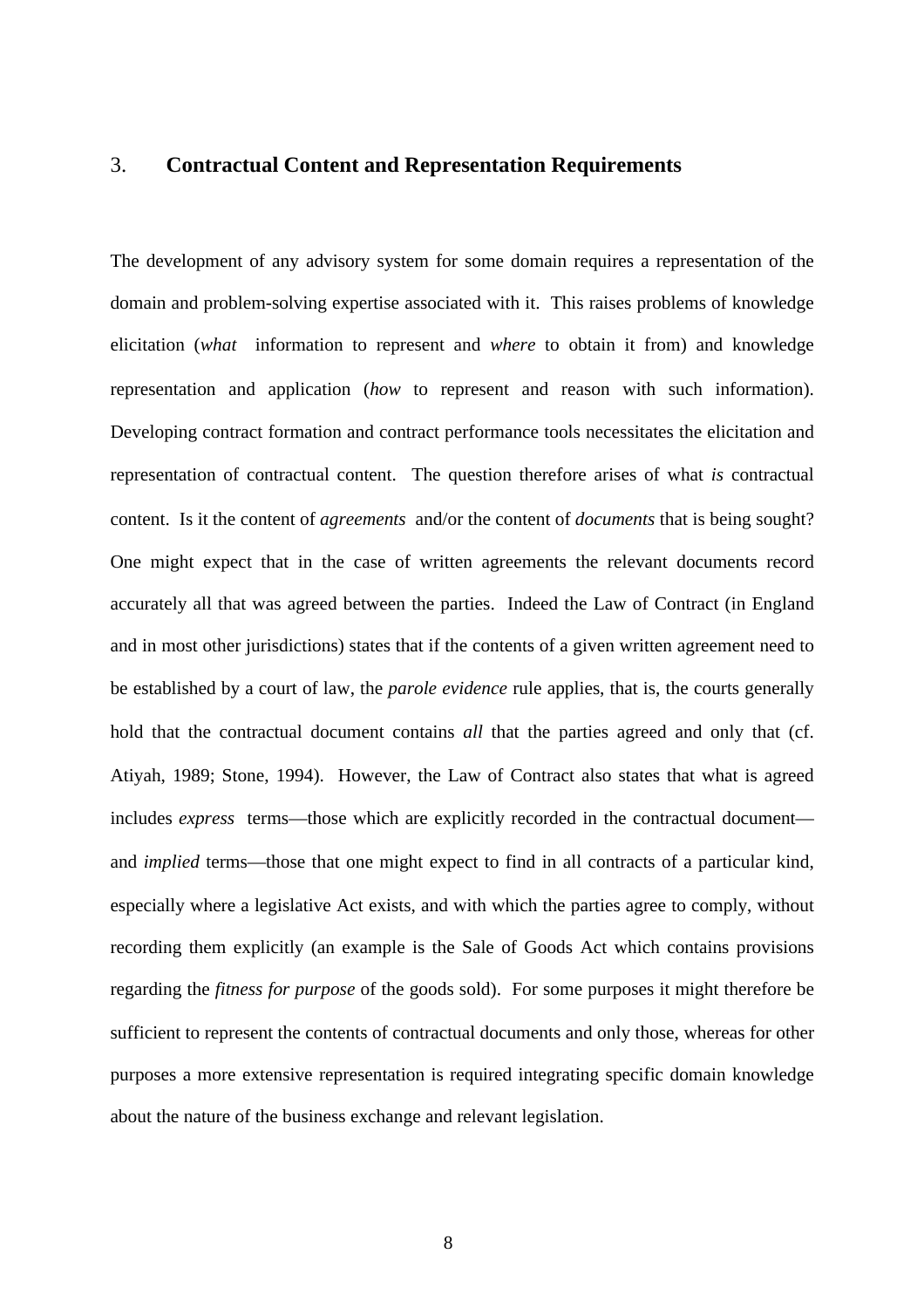What follows presents informally the functions that provisions in contractual documents can have and considers the kinds of tools outlined in the previous section. The following discussion is based on engineering contracts from our collaborative project but they are representative of contracts in general.

Our sample contracts indicated that contractual provisions play the following roles, amongst others:

- (i) They *define* various terms, that is they fix the meaning for some particular terms in the context of the agreement. The term "Day" for example can be defined to mean some period of time not necessarily comprising 24 hours.
- (ii) They *prescribe* certain behaviour for the parties, usually under certain circumstances, or during particular periods for the duration of the contract.
- (iii) They specify *procedures* that need to be followed by the parties when certain states of affairs are to be established, such as the appointment of an arbitrator to settle a dispute, the process of a financial claim, the change of delivery times and quantities, the early termination of the agreement and so on.
- (iv) They contain *formulae* that are used to calculate values for various parameters, such as the price of goods during particular periods or adjustments to prices or quantities.
- (v) They specify conditions, under which other provisions apply. These are sometimes referred to as *secondary* provisions.

The list above is not intended to be a formal classification of contractual clauses, nor is it exhaustive. A particular contract clause may be of more than one of the aforementioned kinds; a provision may prescribe an obligation and at the same time define a term (and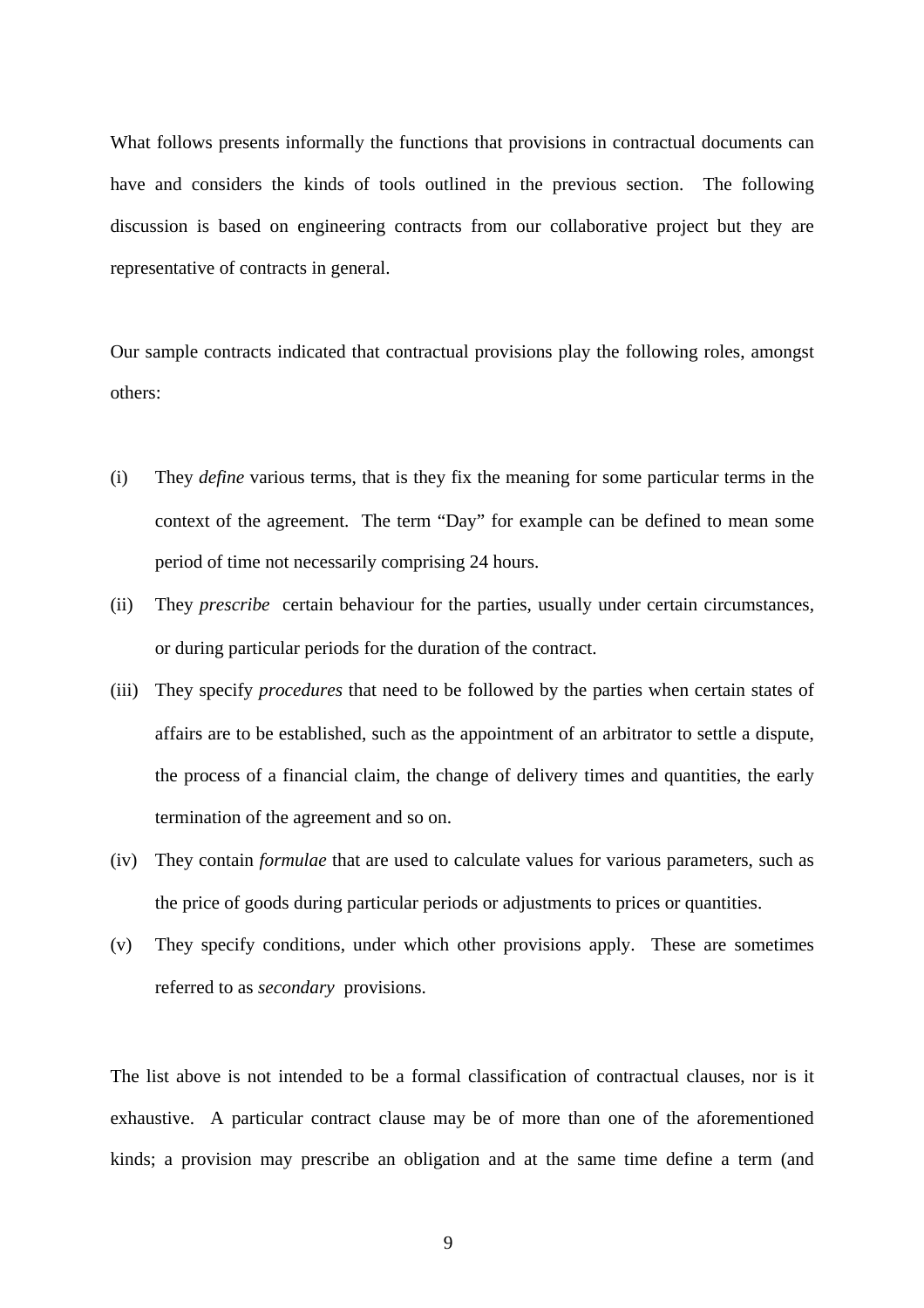likewise for the other kinds of functions). The purpose of the list is to show the different forms and functions that may need to be captured when document content is represented.

A contract can be regarded as a collection of different conceptual models that are interrelated, and various paradigms can be employed to represent them . At one level of abstraction, a contract is an organized collection of concepts . At another level, a contract is a collection of obligations, permissions, entitlements, powers and so on (Jones et al., 1992, 1993, 1996; Jones, 1990). These are notions that have been studied extensively in legal theory (Hohfeld, 1913; Kanger, 1985; Kanger et al., 1966, Lindahl, 1977; and many others). At a third level a contract can be regarded as a collection of procedures (protocols) that specify its operational aspects (how the business exchange is to be conducted in practice). These have temporal and action aspects that are at the core of much current research in Artificial Intelligence, Computer Science and Philosophical Logic. And from another standpoint still, a contract may be represented as a collection of parameters (the parties, the product in question, the price, the delivery quantities, the delivery date and so on). Contractual activities are not all concerned with all aspects of a contract. Each focuses on some particular parts. Alternative views of contracts need to be represented and sometimes integrated into a single system to support a variety of functions. However, as mentioned earlier, information that is not contained in contractual documents is also required to support some aspects of contractual activity. In what follows we expand on this with reference to the tools outlined earlier.

Those tools that are intended to identify legally binding agreements need to establish whether a valid offer and acceptance exists. The Law (whether in England or elsewhere) specifies explicitly circumstances under which an agreement would *not* be legally binding (for example when it is formed under *duress* or when it involves unlawful activity, or when one of the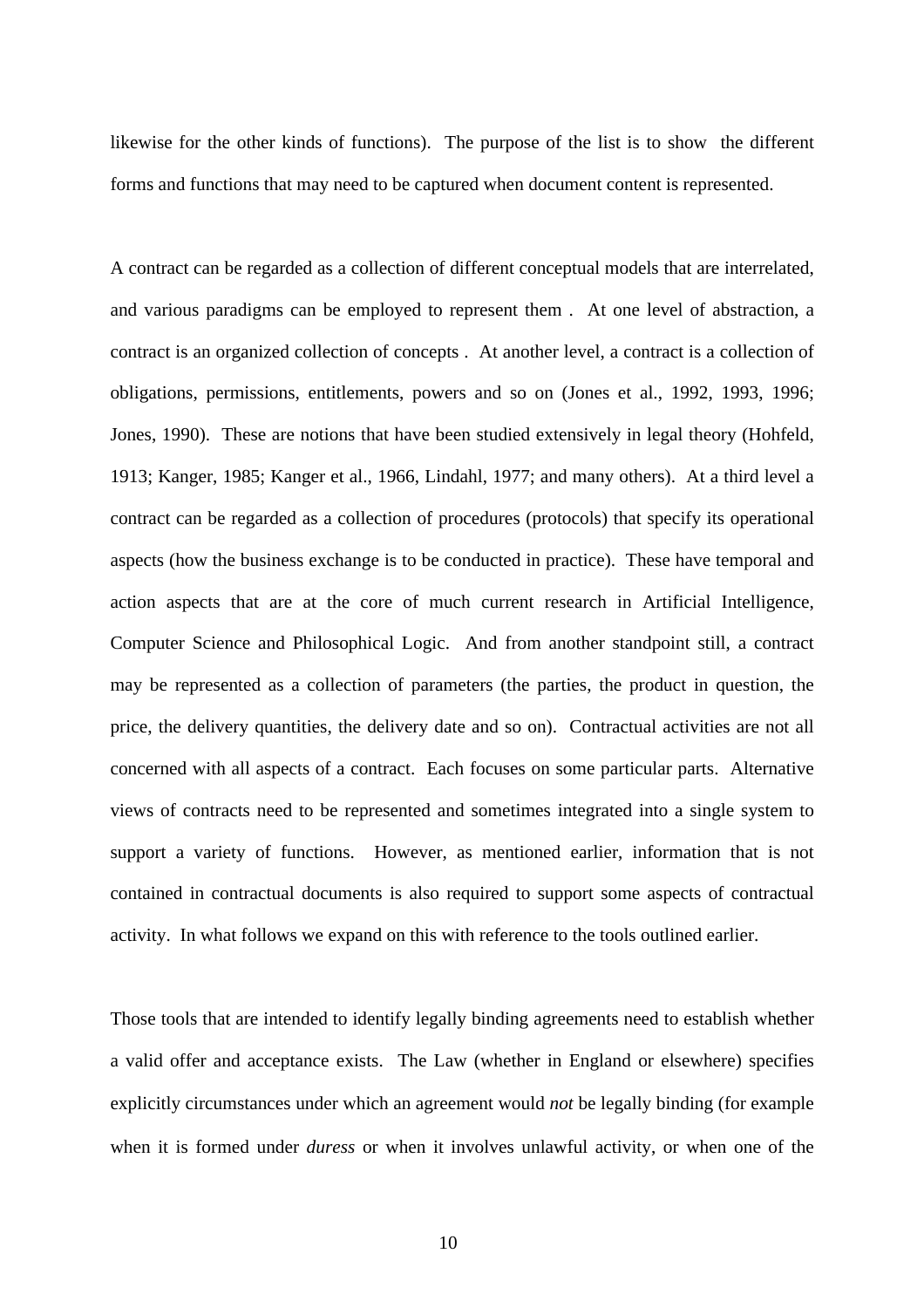parties is a minor) (cf. Atiyah, 1989). Such tools need therefore to operate on a representation of the notions of "offer", "acceptance", "validity", "duress", "minor" and "unlawful activity". This suggests that the general problem of identifying legally binding agreements is one of *classification*. Fundamental concepts must be represented and organized in a way that enables other concepts to be defined in terms of them or as instances of them. This is the kind of representation task that accounts for the much of Artificial Intelligence and Law research over the past 20 years. Logic programs have been employed for this purpose (Sergot et al., 1986) as well as a variety of other formalisms (for an overview see (Sergot, 1991)). Gardner's work (1987) for example concentrated on offer/acceptance representation using augmented transition networks and a special rule-based language. The central problem in the representation of *classification norms* is the treatment of *open-textured* concepts, that is concepts whose meaning is not provided by a legislative definition but rather through example and decisions of courts of law (cf. Sanders, 1991; Bench-Capon et al., 1988; Gardner, 1987; McCarty, 1980).

Tools that are intended to support contract negotiation, on the other hand, have very different representation requirements. One way to view contracts is as a collection of separate but interrelated sub-agreements. The parties involved have a common goal, to realise the business exchange, to co-operate, but each wants this to happen under the "best" terms for them. What makes a particular arrangement good for a party is relevant to how it affects their broader business goals. Often the goals of the two parties are not mutually satisfiable as they stand, and revision (some mutual compromise) is required. A negotiation tool would therefore be useful if it allowed parties to specify their goals and determined whether these are satisfiable, or would be satisfiable, if certain terms were agreed; if resolution of some conflict were required then it would be useful for the tool to indicate alternative terms (that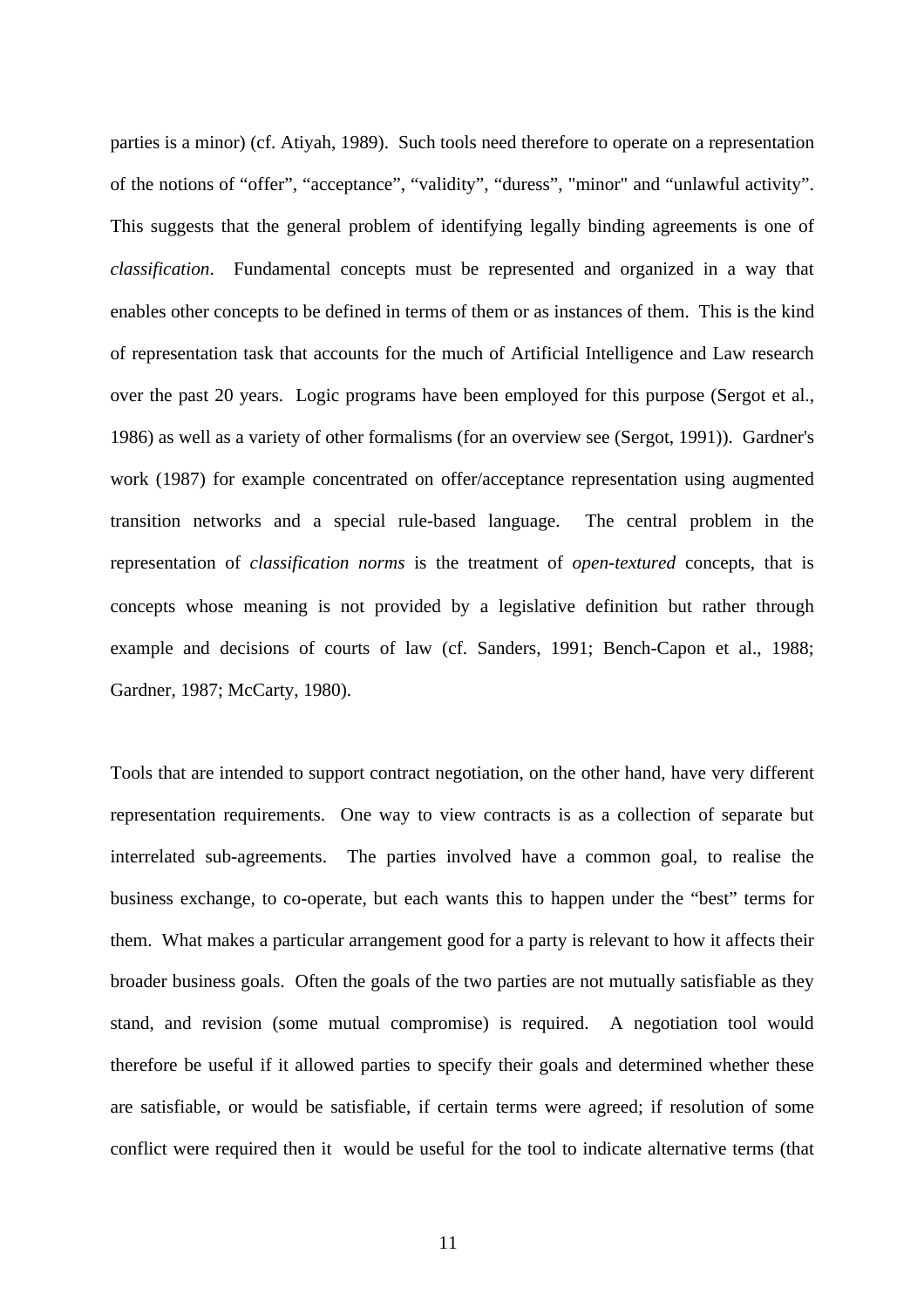entail change in the original set of goals). Obviously in its full generality this is a huge problem raising a whole range of issues to which various techniques could be applied. One promising approach is to take an argumentation view of negotiation. Argumentation has been researched intensively in recent years. Prakken (1997) provides an excellent account of legal argumentation in particular and also an overview of recent advances in argumentation generally. As negotiating parties argue for their own interests, their success in getting the "best" for them relies on how *persuasive* their arguments are. A representation scheme that can model persuasive argument might prove useful in this context (for a discussion see (Reed, 1997) in this issue).

Drafting tools raise similar concerns as negotiation tools, and this is no coincidence. The drafters' quest is for "well-formed" documents, and good form entails, among other things, requirements of consistency and completeness—that contractual provisions are not contradictory and that they cover all cases that they are intended to cover. There are theoretical proposals for defining consistency and completeness for a set of *norms* (Alchourron et al., 1971) but application of these methods is not a practical possibility. It would require an exhaustive generation of all the possible factual circumstances (the 'Universe of Cases' in Alchourron's and Bulygin's terms) which is quite unrealistic except in some very special cases. The methods can be applied if we restrict attention to some very narrow, very specific part of the contract. For example one problem which we studied concerned the formulation of a complex set of pricing provisions where the outcome is determined by the occurrence of certain combinations of events and the times at which they occur. Here it was possible to generate all possible combinations of events and times, to establish that they had all been accounted for and that the provisions were not contradictory.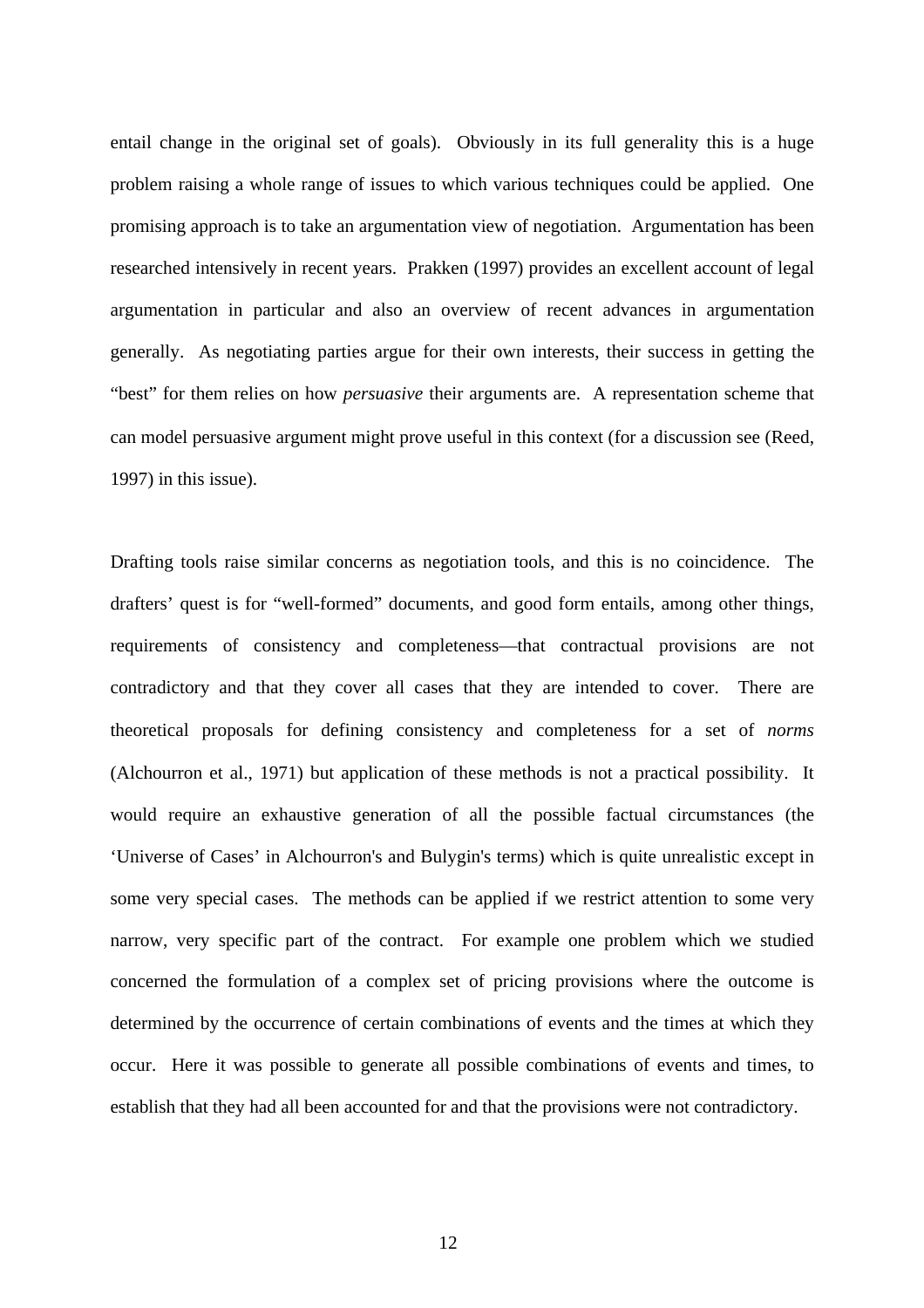There is also the question of designing a set of norms, that is deciding what obligations, permission, entitlements, rights and so on should be included in the contract. Some automated support for this question can also be provided. Sergot (1997, 1998) presents a generalised and extended version of the Kanger-Lindahl theory of normative positions (Lindahl, 1977). This a theory which attempts to apply a combination of deontic logic (the logic of obligation and permission) and the logic of action/agency to the formalisation of what Hohfeld (1913) called 'the fundamental legal conceptions': duty, right, and other complex normative concepts. The generalised theory includes automated inference methods which have been implemented in computer programs intended to facilitate application of the theory to the analysis of practical problems, either for the purpose of interpretation and disambiguation of legal texts, or in the design and specification of a new set of norms. The objective is to clarify and expand an incomplete and imprecise statement of requirements into a precise formal specification at some desired level of detail. The role of the system is to guide this process, ensuring overall consistency and identifying any possibilities that remain to be explored.

It is difficult to demarcate precisely between the design of the agreement (and hence the object of negotiation tools) and the design of the document (and hence the object of drafting tools). Though the document records the agreement, it is often the case that what is being negotiated *is* the document itself, for example in terms of the text that expresses provisions. As contractual documents are taken to contain all that certain parties agreed by Law, it is important for the text to express as closely as possible what the parties' intended. Section 4 considers the drafting problem in greater detail and presents an approach that concentrates the design of documents.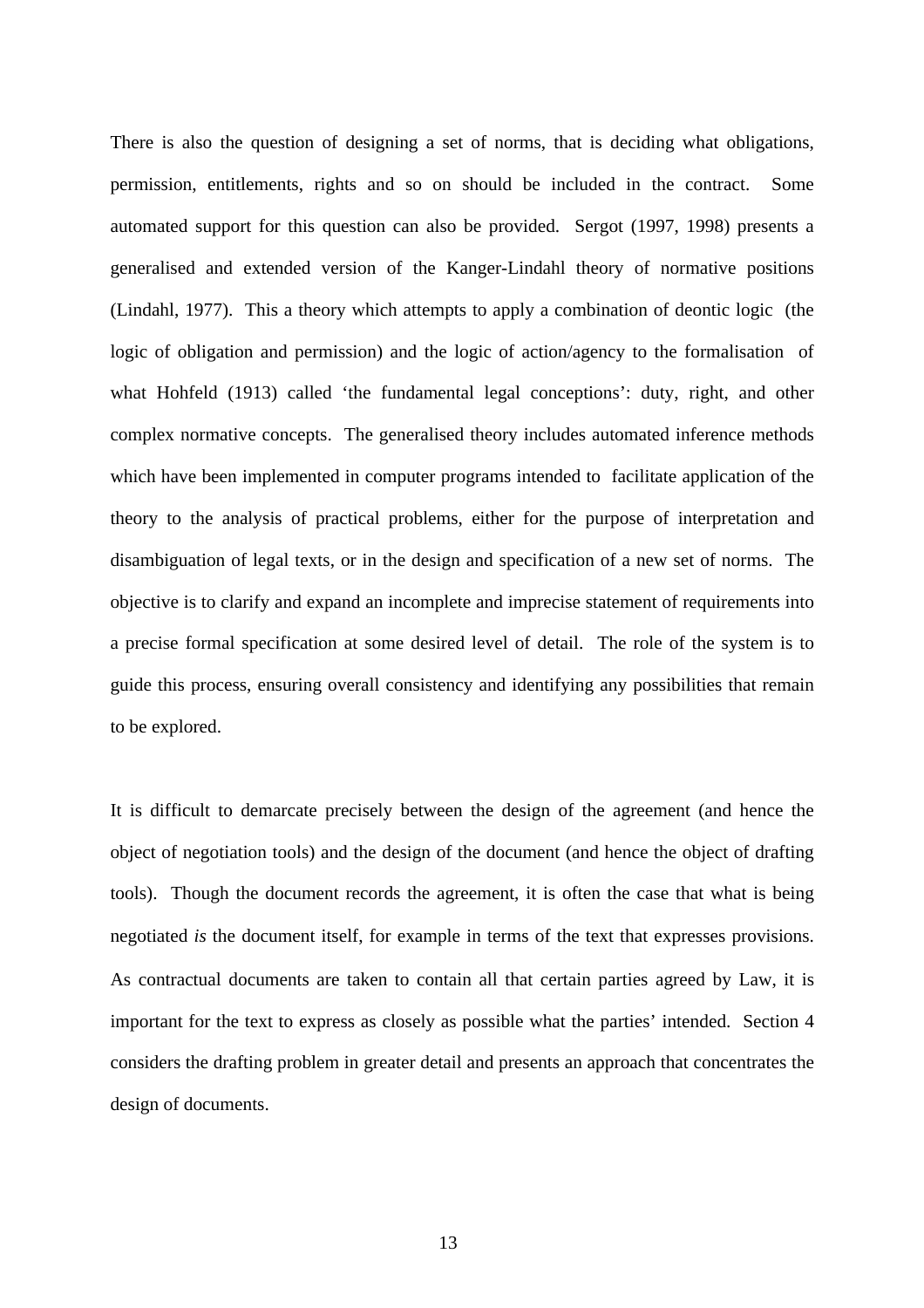Contract performance tools aim to advise parties on the effects of individual provisions, once an agreement is in force, to assist in planning the daily business exchange (in terms of what actions need to be performed and when) and to monitor the parties' compliance with the contract. We want to be able to extract parameter values, formulae for pricing or delivery times and detailed procedures as they apply in changing circumstances. We might want to monitor the parties' *compliance* with provisions of the contract. This is not a straightforward matter. It touches on fundamental problems in the field of deontic logic—contrary to duty obligations ( for example Prakken et al., 1996; 1997), the interplay between time and obligation (for example van Eck, 1982), the proper treatment of legal competence or 'power' . 'Power' refers to the ability of a party to create legal relations: for instance, in cases of breach, to vary the terms of an agreement, to terminate the contract, or to take other prescribed remedial action, usually by means of specific pre-agreed procedures (Jones et al., 1996). It is an open question whether such issues need to be resolved before practical applications can be attempted.

## 4. **Contract Drafting**

This section presents a representation scheme for contractual documents intended to support contract drafting. The proposed representation has been adopted in a prototype system whose implementation details are documented in (Daskalopulu et al., 1995). As mentioned in the previous section, it is hard to separate questions about agreement design from questions about document design and each aspect of the problem has different representation requirements. However there are some issues that are pertinent only to the design of documents and it is on those that this section concentrates.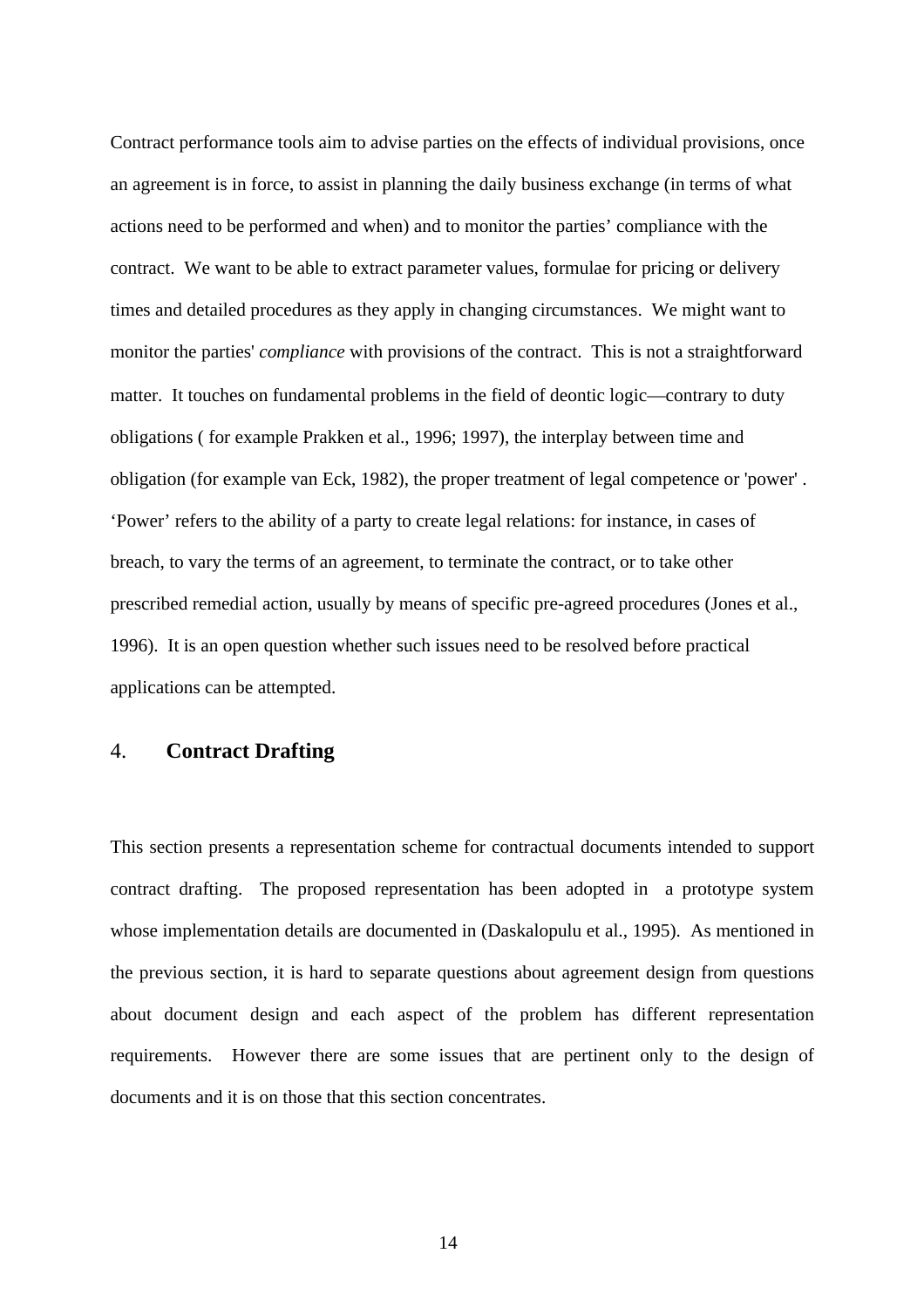The approach taken here views contract drafting as conducted at two levels:

- (i) at the macro-level, drafters need to establish the coarse structure of the documents, and their overall coherence;
- (ii) at the micro-level, the emphasis is on formulating individual provisions in detail, while maintaining consistency and completeness.

Contract drafting at the micro-level is the area where questions relevant to the design of agreements have been touched on already. Micro-drafting of the document concerns the choice of specific words to express provisions. There are proposals in the literature that address such concerns. For example, Layman Allen has been arguing for the use of symbolic logic in legislative drafting since 1957 (Allen, 1957; Allen et al., 1993). Some of these proposals have been applied in practice to the drafting of legislation notably by legislatures of some of the United States. We have not explored the use of these techniques and the associated support software for the micro-drafting of contracts. The tasks are however identical so there seems to be no obstacle to apply them in this way.

We view contract drafting at the macro-level as a form of computer-aided design, where the drafter uses basic blocks of text to construct a document in much the same way that a graphics designer uses basic geometric shapes to construct a picture. To emphasise the use of preconstructed building blocks it might be more appropriate to call such a process "assembly" rather than "drafting". The idea is not novel. A similar view has been expressed by other researchers (cf. Gordon, 1989; Fiedler, 1985; Lauritsen, 1992) who nevertheless did not develop it into practical applications.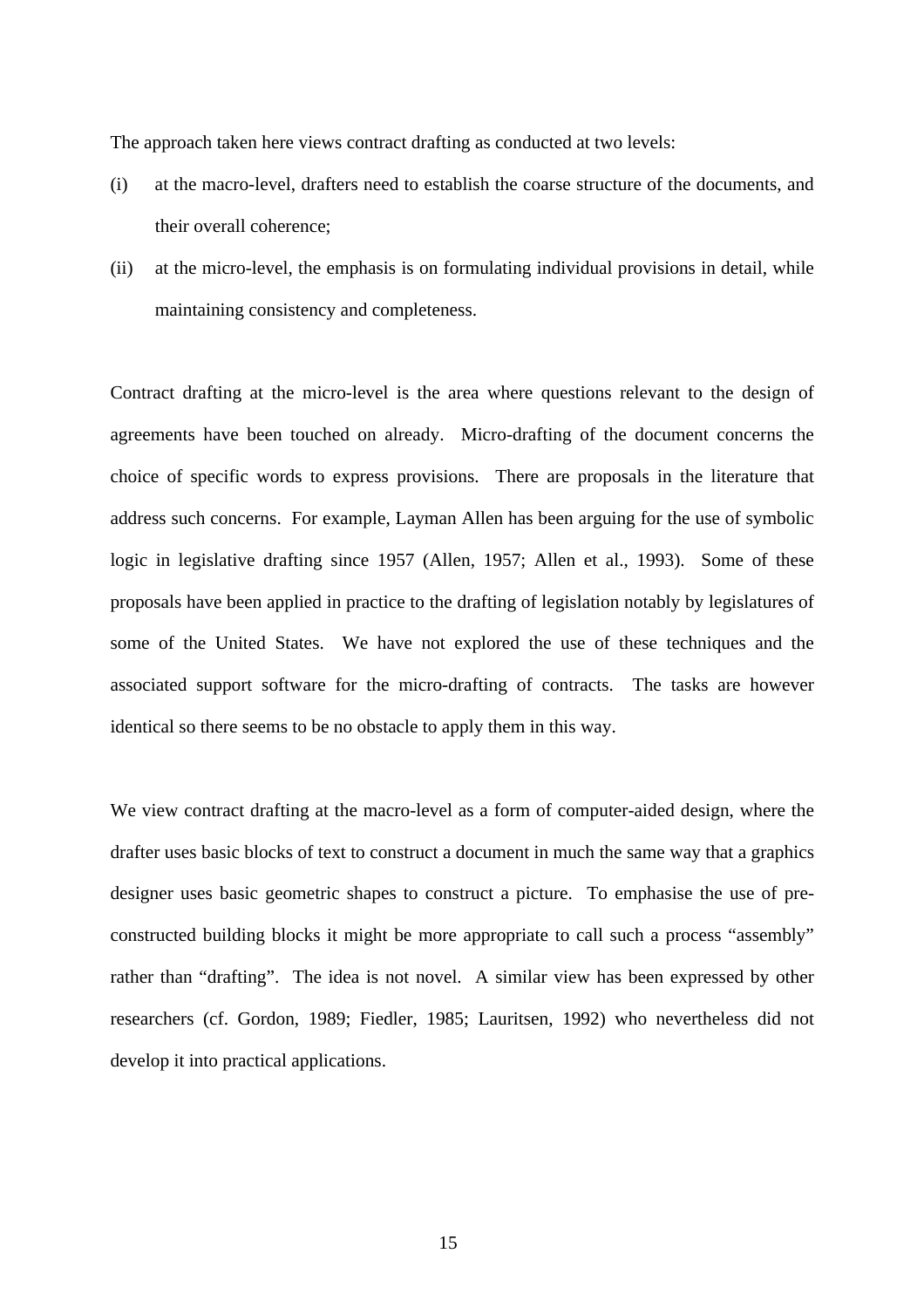In engineering, for example, it is standard practice for contracts to be drafted using modelforms issued by the relevant professional bodies (the Institution of Electrical Engineers, for example, has been producing such model-forms since 1903). These forms (e.g. (IEE, 1991)) are typically accompanied by a detailed commentary which explains the role of each individual provision in the document, its history and its overall effect. Where model-forms are not available a pre-existing contract of a similar type is frequently used.

In our terms, model-forms or pre-existing documents provide the starting point for developing *generic documents* These are descriptions of classes of documents. Drafting a new contract corresponds to creating a new document instance from this class. Apart from changes in specific data values—or 'parameters'—many of the provisions are acceptable in the standard form. But there are also sub-units or passages of the document which do not suit the circumstances at hand and which require some modification. Such modification may range from being comparatively minor, such as a change of a few words, to being drastic, where whole passages are completely re-written. When drafters modify a given portion of a document, they create in effect different *versions* of that portion of the document. These are stored in the generic document and so become available as models for drafters in the future.

For example Section 4-1 ('Precedence of Documents') in the model form contract (IEE, 1988) reads: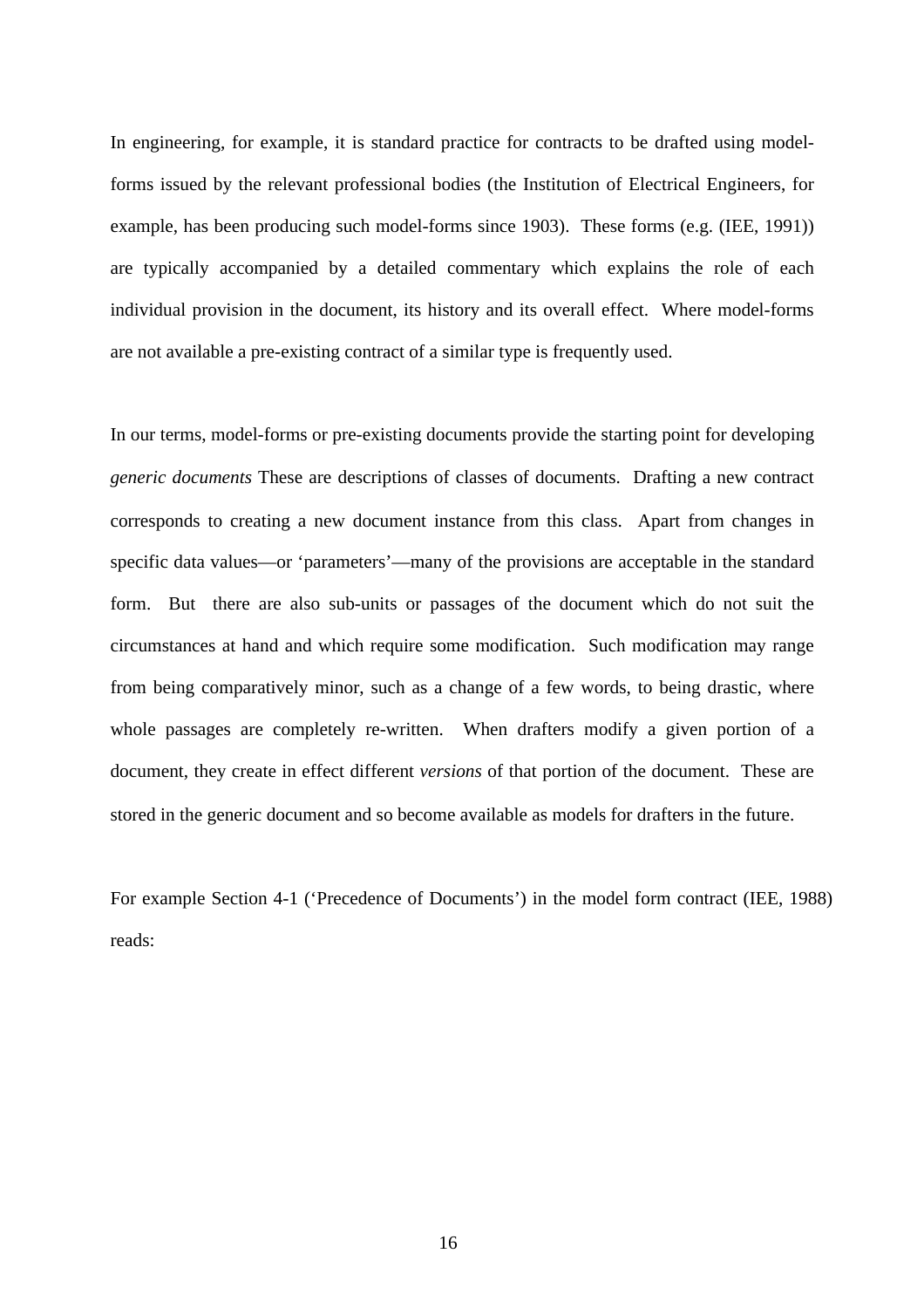Unless otherwise provided in the Contract the Conditions as amended by the Letter of Acceptance shall prevail over any other document forming part of the Contract and in the case of conflict between the General Conditions the Special Conditions shall prevail. Subject thereto the Specification shall prevail over any other document forming part of the Contract.

But in the actual contract, a different text had been included in this section:

The documents forming the Contract are to be taken as mutually explanatory of one another and in the case of ambiguities or discrepancies the same shall be explained and adjusted by the Engineer who shall thereupon issue to the Contractor appropriate instructions in writing.

In another example, Section 14-6 ('Rate of Progress') of the model-form contract (IEE, 1988), which originally reads:

The Engineer shall notify the Contractor if the Engineer decides that the rate of progress of the Works or of any Section is too slow to meet the Time for Completion and that this is not due to a circumstance for which the Contractor is entitled to an extension of time under Sub-Clause 33-1. (emphasis added)

had been modified to replace the occurrences of 'shall' and 'decides' by 'may' and 'considers' respectively. The point is that in neither case is there any indication as to why the modified version had been preferred over the original wording. In supporting CAD-like contract drafting it is important to record reasons for such modifications so that in subsequent drafting situations,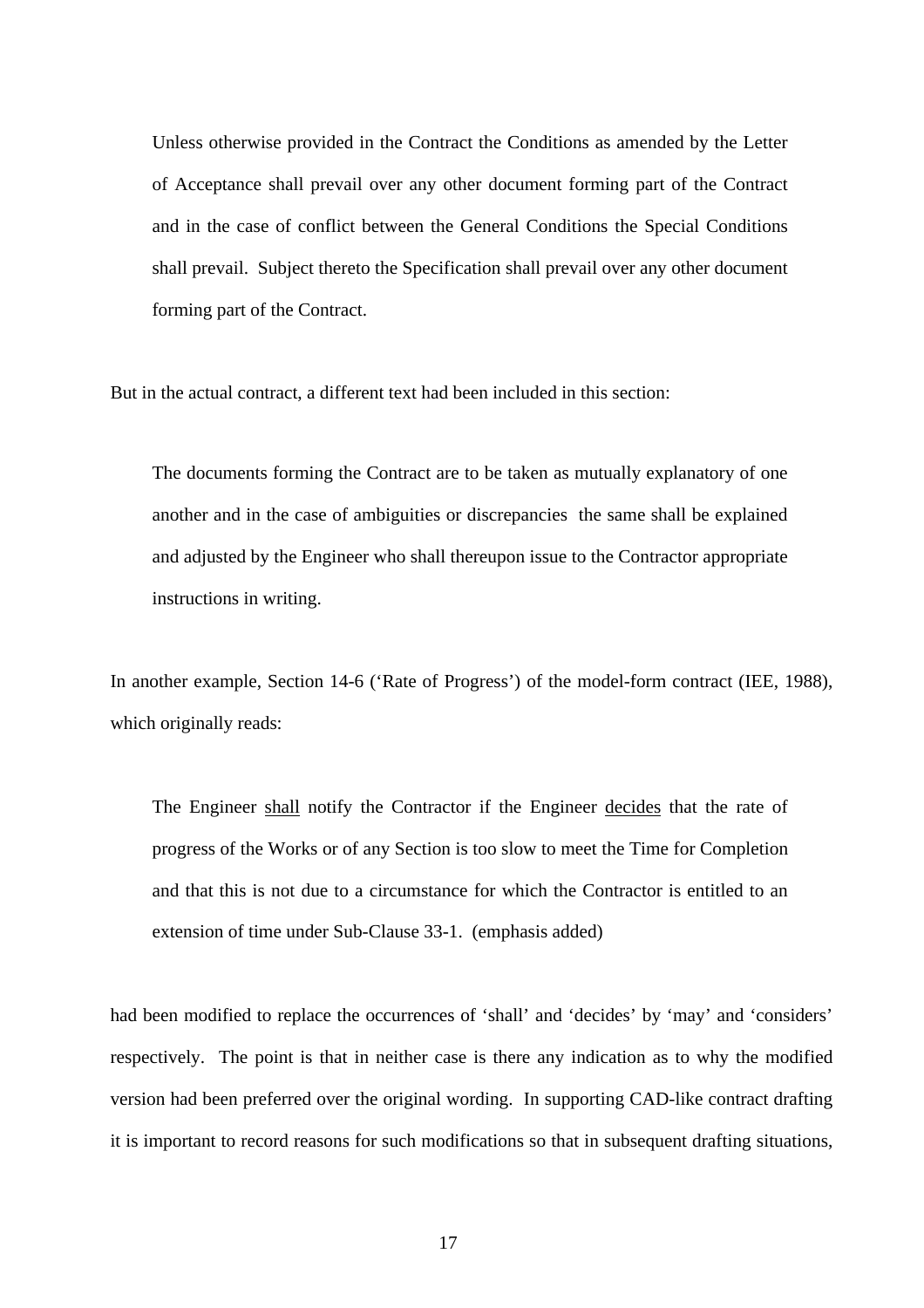drafters can make informed choices about which versions of existing provisions to select to create a new document instance, and about which provisions to formulate in detail (at the microlevel, creating their own version) because none of the existing ones are appropriate.

A representation scheme is therefore required for generic documents (which "grow" over time, as new versions of their provisions are created) and document instances. Generic documents are represented as collections of

- (i) assertions (in a logic database) that reflect the *structural* arrangement of their contents (a document comprises parts, which in turn comprise sections, and those comprise individual provisions which can be further analysed in terms of their constituent sentences and so on) rather than the text itself; and
- (ii) constraints that govern the interrelationships of document sub-components.

Document instances are represented as structured terms that comprise identifiers for the versions of the provisions that the drafter selects or creates. Such identifiers effectively point to the actual text files for those provisions which are held separately. The text of the document instance can be reconstructed in its entirety by a simple program that retrieves the appropriate fragments of text, instantiates any parameters with specific values and collates the fragments into the final document.

A natural question for such representations is what document unit to take as the basic building block. For the engineering contracts in our implementation the section seems to be the most appropriate unit generally but a feature of the scheme is that one does not need to commit to any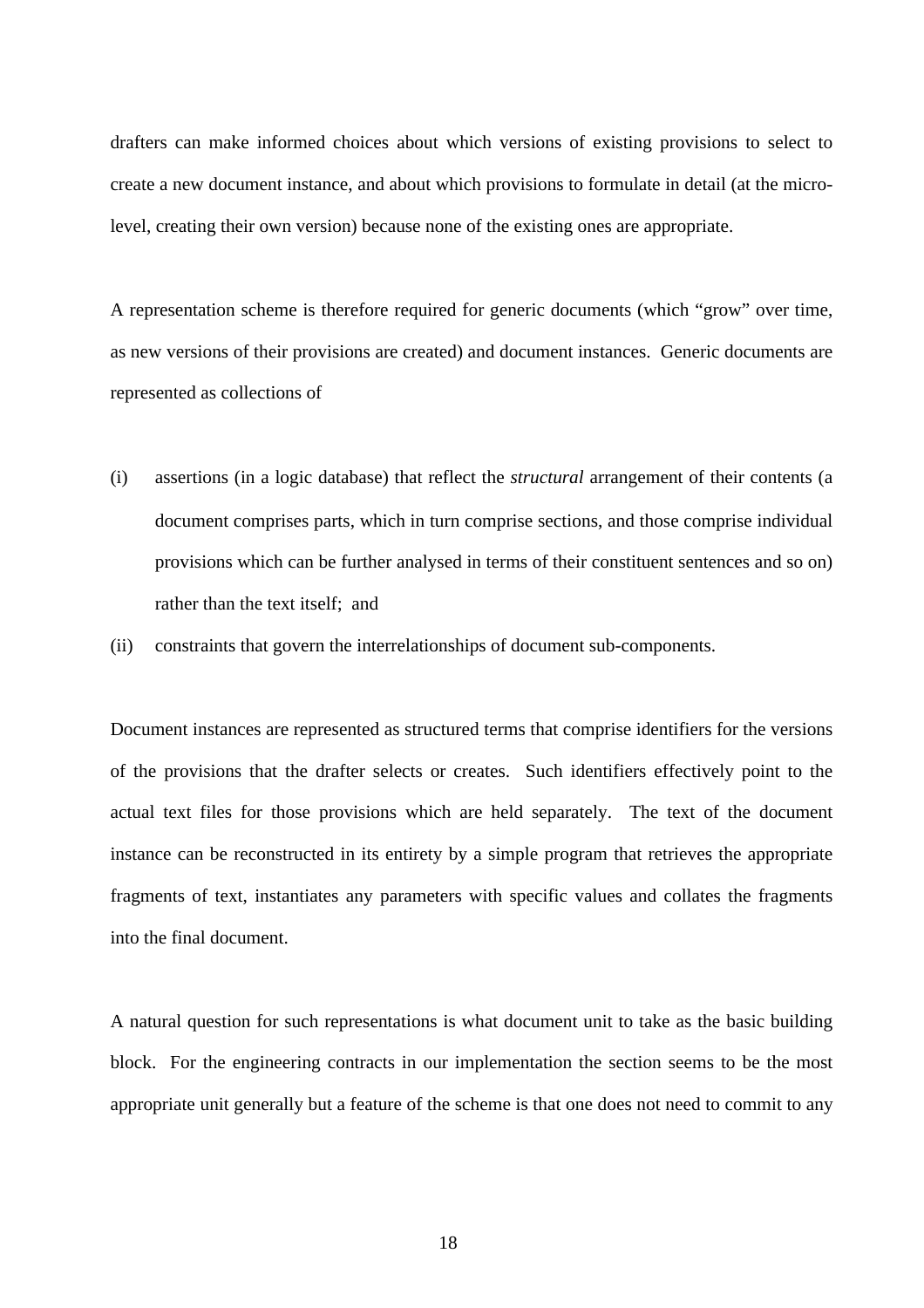particular choice of unit. In fact different parts of the same document can be represented at different levels of detail.

The assembly process is guided by constraints. These, as stated earlier, reflect the ways in which document sub-components are interrelated and compliance with them is a necessary requirement for the coherence of the document instance. Such constraints reflect:

- (i) Textual dependency between document sub-components, for example when one document sub-unit contains a cross-reference to another. If the first sub-unit is included in the document instance then the referenced unit must also be included to maintain coherence.
- (ii) "Semantic" or "pragmatic" dependency between document sub-components. For example where the drafter includes a provision about third party agreements in the document instance, then a provision about third party liability must be included. The presence of a document sub-unit may (a) necessitate the presence of another document sub-unit, or (b) preclude it. A third possibility is "exclusive or" where exactly one of a number of alternative sub-units must be included in the document instance.
- (iii) General (common sense) domain requirements (the two contracting parties must be distinct, the document must specify the date on which the agreement comes into force, this must be later than the date on which it was drafted, ...).

Constraints are represented as part of the generic document and so inherited by all document instances. Constraint checking can be done at the drafter's request or automatically in an incremental fashion as the assembly process takes place. The drafter can choose to be notified about the result of checking by messages detailing pathological features or to have compliance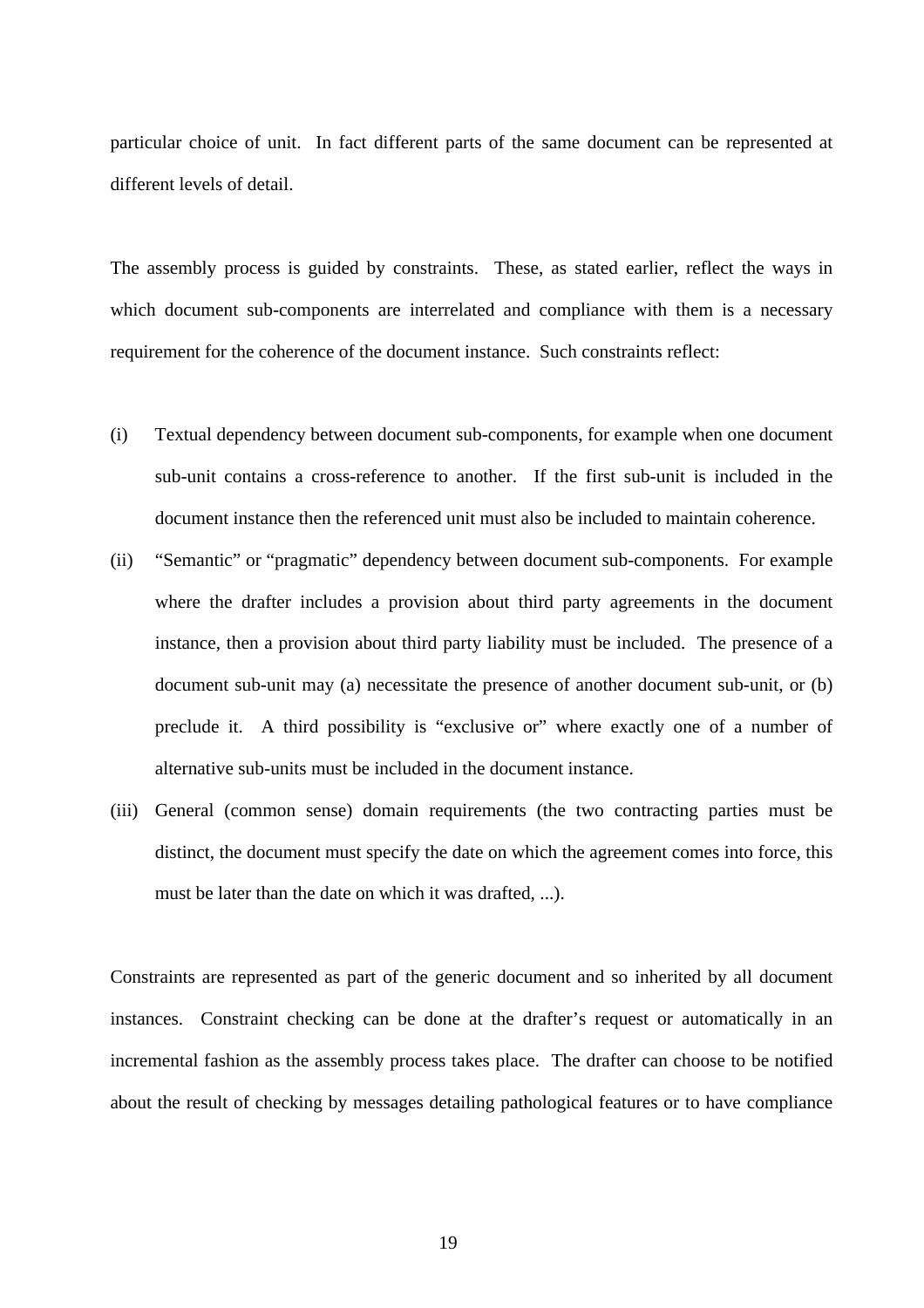with constraints automatically enforced. Further details of the system are provided in (but cf. Daskalopulu et al., 1995).

## 5. **Concluding Remarks**

This paper discussed the development of tools to assist in various aspects of contractual activity, both in relation to contract formation and in relation to contract performance. Such tools require different information to be represented: domain knowledge, the relevant legislation (the Law of Contract), the parties' beliefs, preferences and business goals. The common ground for all tools is a representation of contractual content. This term lends itself to ambiguity. Contractual content can refer to the content of the agreement between parties and/or to the content of the document that records the agreement. Though contractual documents are supposed to reflect the corresponding agreement accurately, it is not unusual for them to be vague about aspects that one would expect to be specified explicitly, such as sanctions in the case of violations.

Some aspects of contractual activity can be supported effectively using contractual documents as the primary sources of information. We described a representation scheme that supports contract drafting as a CAD-like assembly process subject to constraints. The approach does not represent the detailed text but rather the structure and the interrelationships between constituent parts of contractual documents. It offers practical support wherever contract drafting is done on the basis of previous examples or model forms. We refer to this as drafting at the macro-level. Contract drafting at the micro-level, that is the formulation of detailed provisions presents a real challenge. A number of tools can be provided for certain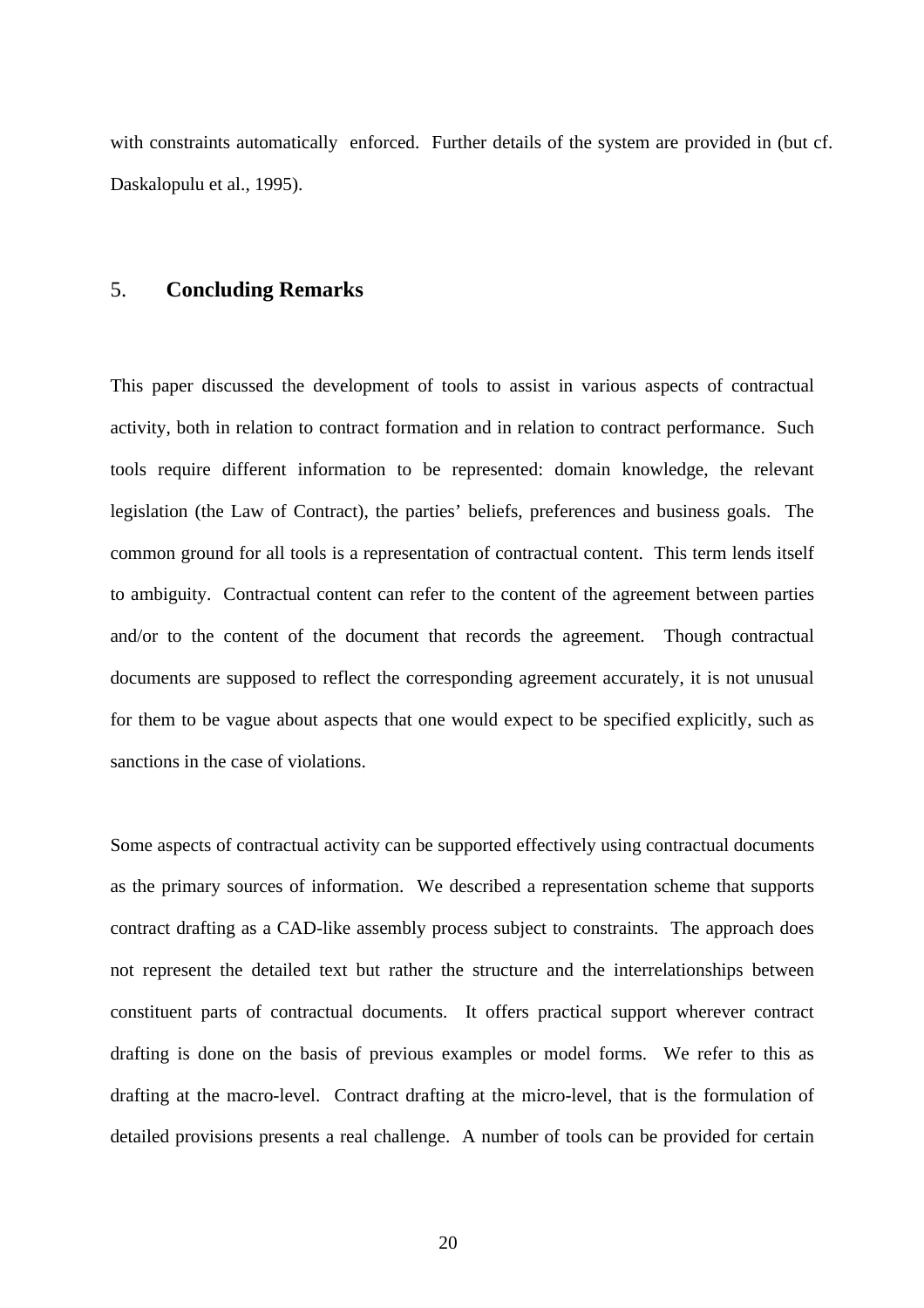tasks and we mentioned some, but in general it is difficult to demarcate the design of the document from the design of the agreement. There is an unlimited range of possible tools that could be deployed to support agreement negotiation and design.

Some projects in the past have concluded that there is no significant demand for automated tools that deal with legal contracts. We argue that this is not so—if we consider the kind of contracts that are typically encountered in engineering projects, long-term business agreements and complex third party trading arrangements.

#### 6. **References**

Alchourrón, C. E. & Bulygin, E. (1971). Normative Systems. Springer-Verlag, New York.

- ALDUS (1992). The ALDUS project: Artificial Legal Draftsman for Use in Sales, ESPRIT Commission.
- Allen, L. E. (1957). Symbolic Logic: A Razor-Edged Tool for Drafting and Interpreting Legal Documents. *The Yale Law Journal*. **66.** 833-879.
- Allen, L. E. (1982). Towards a Normalized Language to Clarify the Structure of Legal Discourse. In Martino (ed.) *Deontic Logic, Computational Linguistics and Legal Information Systems*, North-Holland.
- Allen, L. E. & Saxon, C. S. (1993). A-Hohfeld: A Language for Robust Structural Representation of Knowledge in the Legal Domain to Build Interpretation-Assistance Expert Systems. In Meyer & Wieringa (eds) *Deontic Logic in Computer Science: Normative Systems Specification*, John Wiley & Sons.
- Atiyah, P. S. (1989). An introduction to the Law of Contract.. Clarendon Press (4th edition), Oxford.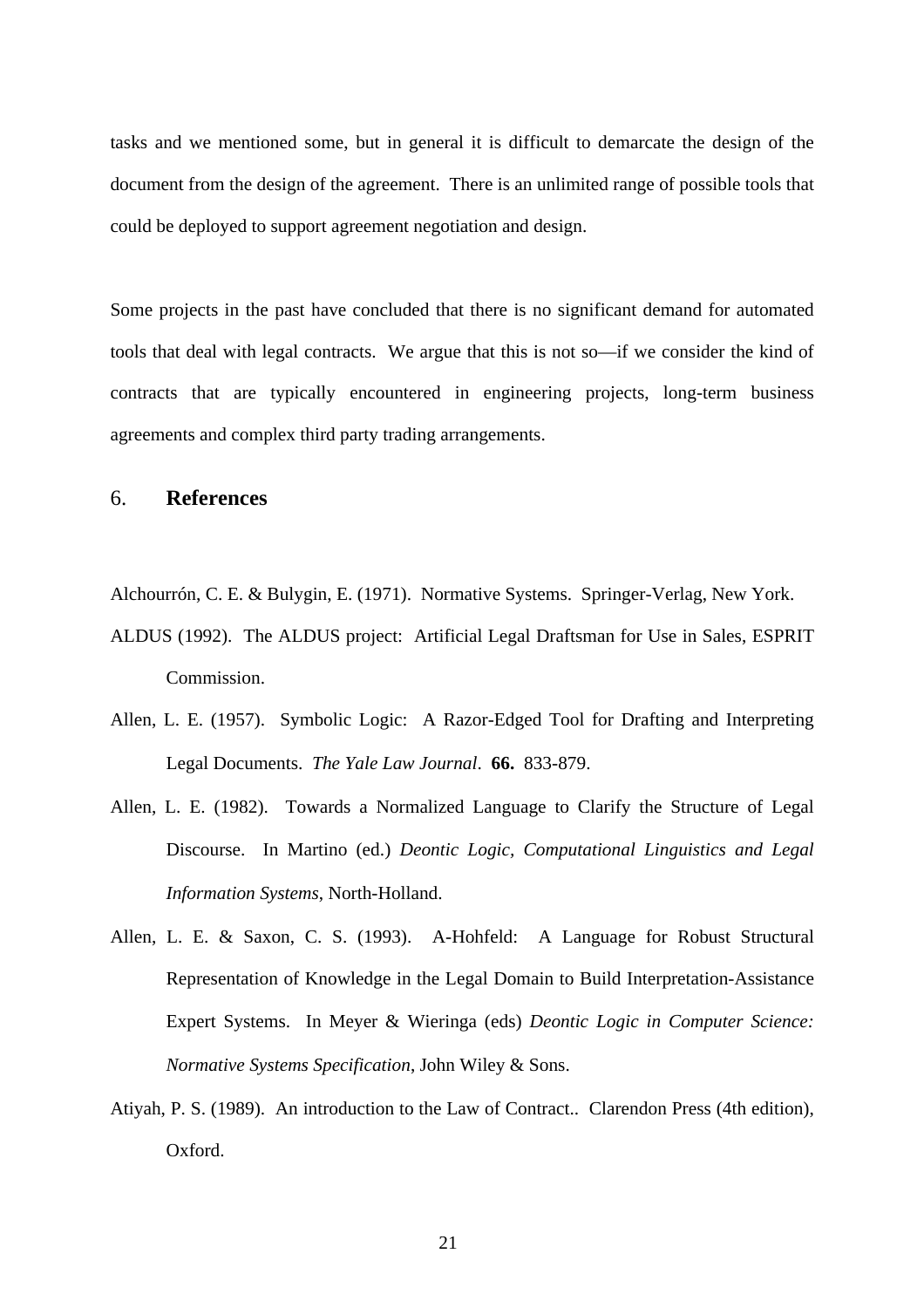- Bench-Capon, T. J. M. & Sergot, M. J. (1988). Towards a rule-based representation of open texture in law. In *Computer Power and Legal Language*, Quorum Books, New York.
- Daskalopulu, A. & Sergot, M. J. (1995). A Constraint-Driven System for Contract Assembly. In *Proceedings of the Fifth International Conference on Artificial Intelligence and Law*, University of Maryland, College Park, ACM Press. 62-69.

deKleer, J. (1986). An assumption based TMS. *Artificial Intelligence*. **28.** 127-162.

- van Eck, J. A. (1982). A System of Temporally Relative Modal and Deontic Predicate Logic and its Philosophical Applications. *Logique et Analyse*. **100**. 249-381.
- Fiedler, H. (1985). Expert Systems as a Tool for Drafting Legal Decisions. In Martino (ed.) *Proceedings of the Second International Conference on Logic, Informatics and Law*, Florence. 265-274.
- Gardner, A. (1987). An Artificial Intelligence Approach to Legal Reasoning. MIT Press, Cambridge Massachusetts.
- Gordon, T. F. (1992). A Theory Construction Approach to Legal Document Assembly. In Martino (ed.) *Expert Systems in Law*, Elsevier Publishers B.V.
- Hafner, C. D. (1987). Conceptual Organization of Case Law Knowledge Bases. In *Proceedings of the First International Conference on Artificial Intelligence and Law,* Boston Massachussetts*,* ACM Press.
- Hohfeld, W. N. (1913). Some Fundamental Legal Conceptions as Applied in Judicial Reasoning. *Yale Law Journal*. **23.**
- IEE (1988). Model Form of General Conditions of Contracts: Home or Overseas Contracts with Erection (MF/1). The Institution of Electrical Engineers, London.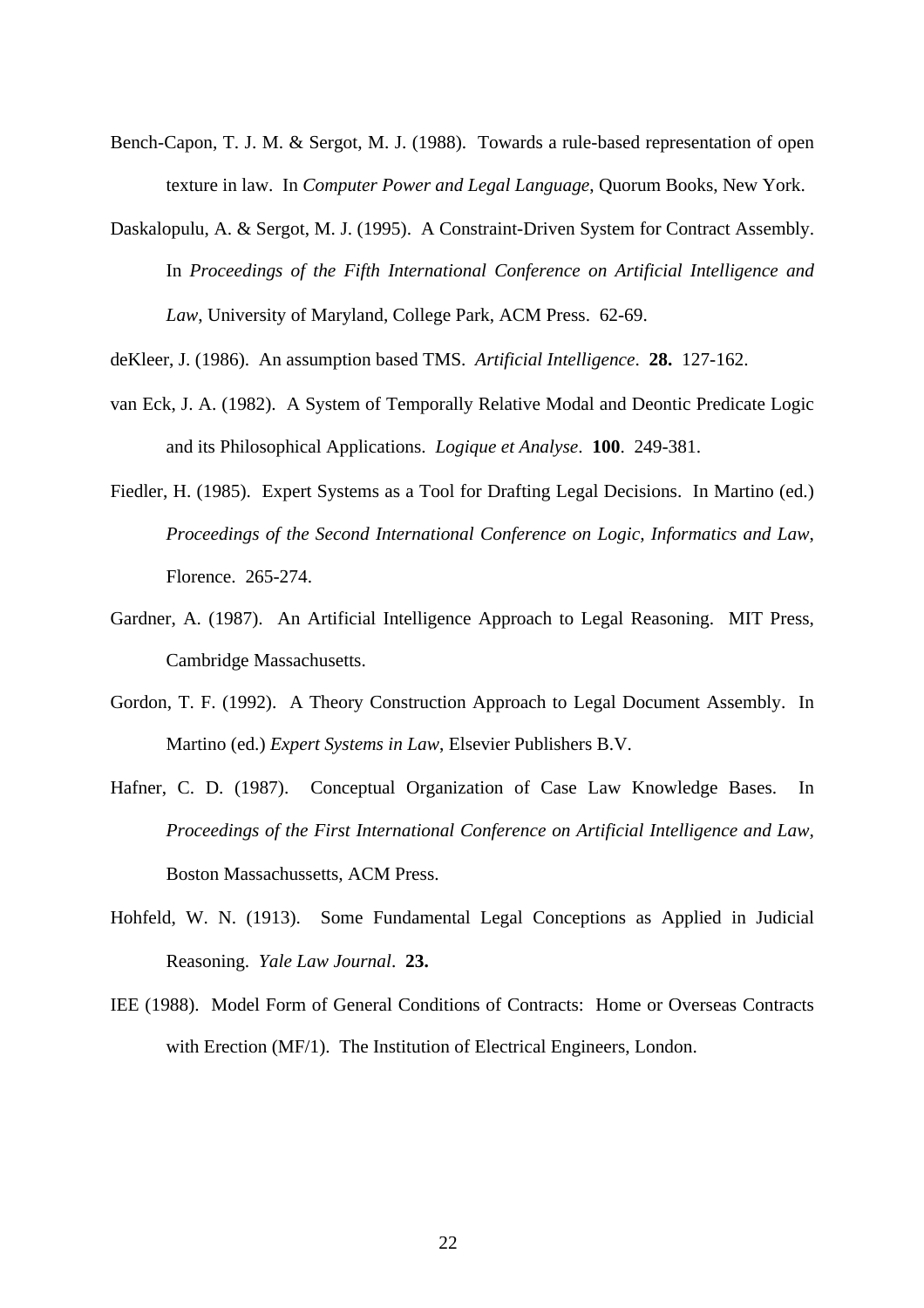- IEE (1991). Model Form of General Conditions of Contract: Home or Overseas Contracts for the Supply of Electrical of Mechanical Plant (MF/2). The Institution of Electrical Engineers, London.
- Jones, A. J. I. (1990). Deontic Knowledge and Legal Knowledge Representation. *Ratio Juris*. **3:2**. 237-244.
- Jones, A. J. I. & Sergot, M. J. (1992). Deontic Logic in the Representation of Law: Towards a Methodology. *Artificial Intelligence and Law*. **1:1**. 45-64.
- Jones, A. J. I. & Sergot, M. J. (1993). On the Characterisation of Law and Computer Systems: The Normative Systems Perspective. In Meyer & Wieringa (eds) *Deontic Logic in Computer Science: Normative Systems Specification*, John Wiley & Sons.
- Jones, A. J. I. & Sergot, M. J. (1996). A Formal Characterisation of Institutionalized Power. *Journal of the Interest Group in Pure and Applied Logics.* **4:3**. 429-445.
- Also in: Valdés, Krawietz, von Wright, Zimmerling (eds), *Normative Systems in Legal and Moral Theory*, Duncker & Humblot, Berlin. 1997.
- Kanger, S. (1985). On Realization of Human Rights. In Holmstrom & Jones (eds) *Action, Logic and Social Theory*. Acta Philosophica Fennica, **38.**
- Kanger, S. & Kanger, H. (1966). Rights and Parliamentarism. *Theoria*. **32.** 85-115.
- Lauritsen, M. (1992). Technology Report: Building Legal Practice Systems with Today's Commercial Authoring Tools. *Artificial Intelligence and Law*. **1:1**. 87-102.
- Lindhal, L. (1977). Position and Change—A Study in Law and Logic. *Synthese Library*, **112**, D. Reidel, Dordrecht.
- McCarty, L. T. (1980). The TAXMAN Project: Towards a Cognitive Theory of Legal Argument. In Niblett (ed.) *Computer Science and Law*, Cambridge University Press, New York.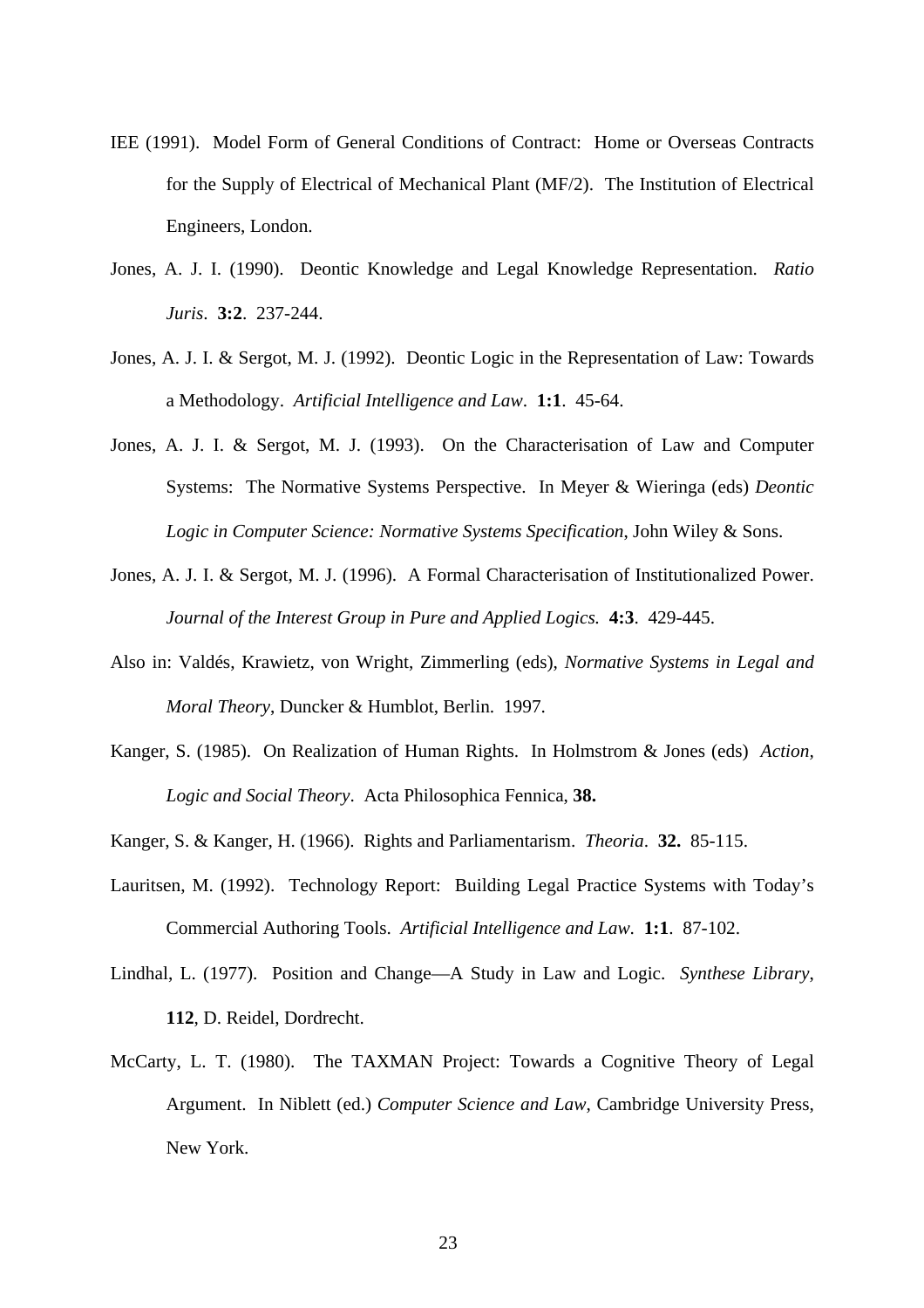- Prakken, H. (1997). Logical Tools for Modelling Legal Argument: A Study in Defeasible Reasoning in Law. Kluwer, Dordrecht.
- Prakken, H. & Sergot, M. J. (1996). Contrary-to-duty Obligations. *Studia Logica*. **57:(1/2).** 91-115.
- Prakken, H. & Sergot, M. J. (1997). Dyadic Deontic Logic and Contrary-to-Duty Obligations. In Nute (ed.) *Defeasible Deontic Logic*, Kluwer, The Netherlands.
- Reed, C. A. (1997). Representing and Applying Knowledge for Argumentation in a Social Context. *AI and Society*. This issue.
- Rissland, E. L. & Daniels, J. L. (1995). A Hybrid CBR-IR Approach to Legal Information Retrieval. In *Proceedings of the Fifth International Conference on Artificial Intelligence and Law*, University of Maryland, College Park, ACM Press.
- Sanders, K. E. (1991). Representing and reasoning about open-textured predicates. In *Proceedings of the Third International Conference on Artificial Intelligence and Law,* Oxford, ACM Press.
- Sartor, G. (1994). A formal model of legal argumentation. *Ratio Juris.* **7.** 212-226.
- Sergot, M. J. (1991). The Representation of Law in Computer Programs. In Bench-Capon (ed.) *Knowledge-Based Systems and Legal Applications*, Academic Press.
- Sergot, M. J. (1997). A Computational Theory of Normative Positions. Technical Report, Department of Computing, Imperial College London. Submitted for publication.
- Sergot, M. J. (1998). A Method for Automating the Analysis of Normative Positions. In *Proceedings of the Fourth International Workshop on Deontic Logic in Computer Science*, Bologna, Italy (January 1998).